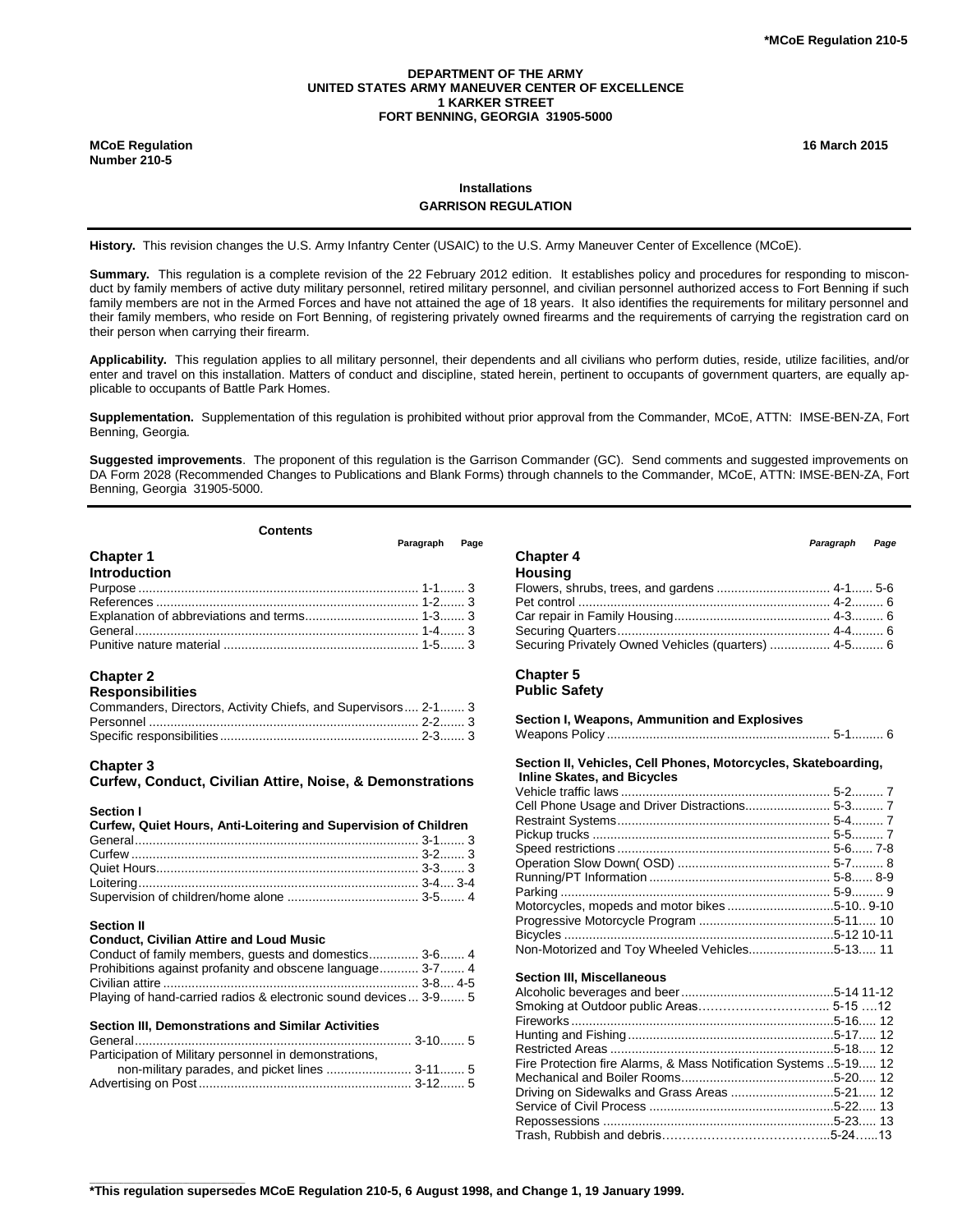# **Chapter 6 Hearing Officer Procedures**

| <b>Section I, General Provisions</b>                                    |
|-------------------------------------------------------------------------|
|                                                                         |
| Section II, Hearing Procedures                                          |
| Hearing Procedures Applicable in all Cases 6-3 14                       |
|                                                                         |
|                                                                         |
|                                                                         |
|                                                                         |
|                                                                         |
| Section IV, Driving Privileges                                          |
|                                                                         |
|                                                                         |
|                                                                         |
| Section V, Suspension of Post Exchange/Commissary Privileges            |
|                                                                         |
|                                                                         |
|                                                                         |
| Section VI, Hunting and Fishing Privilege                               |
|                                                                         |
|                                                                         |
|                                                                         |
| Section VII, Pet Ownership Privileges and Control                       |
|                                                                         |
| Revocation of Pet Ownership Privileges 6-21 17                          |
|                                                                         |
|                                                                         |
|                                                                         |
| Chapter 7<br>Juvenile Misconduct Action Authority (JMAA)                |
| Section I, Responsibilities                                             |
|                                                                         |
|                                                                         |
| Juvenile Misconduct Action Authority (JMAA) initial options 7-3 . 18-19 |
| Actions following preliminary inquiry or Investigating Officer7-4. 19   |
| General guidance in selecting administrative actions7-5  19             |
|                                                                         |
| Appendix A                                                              |
|                                                                         |
|                                                                         |
| <b>Table List</b>                                                       |
|                                                                         |
| 5-2: Reduced Speed Areas for Operation Slow Down  11                    |
|                                                                         |
|                                                                         |
|                                                                         |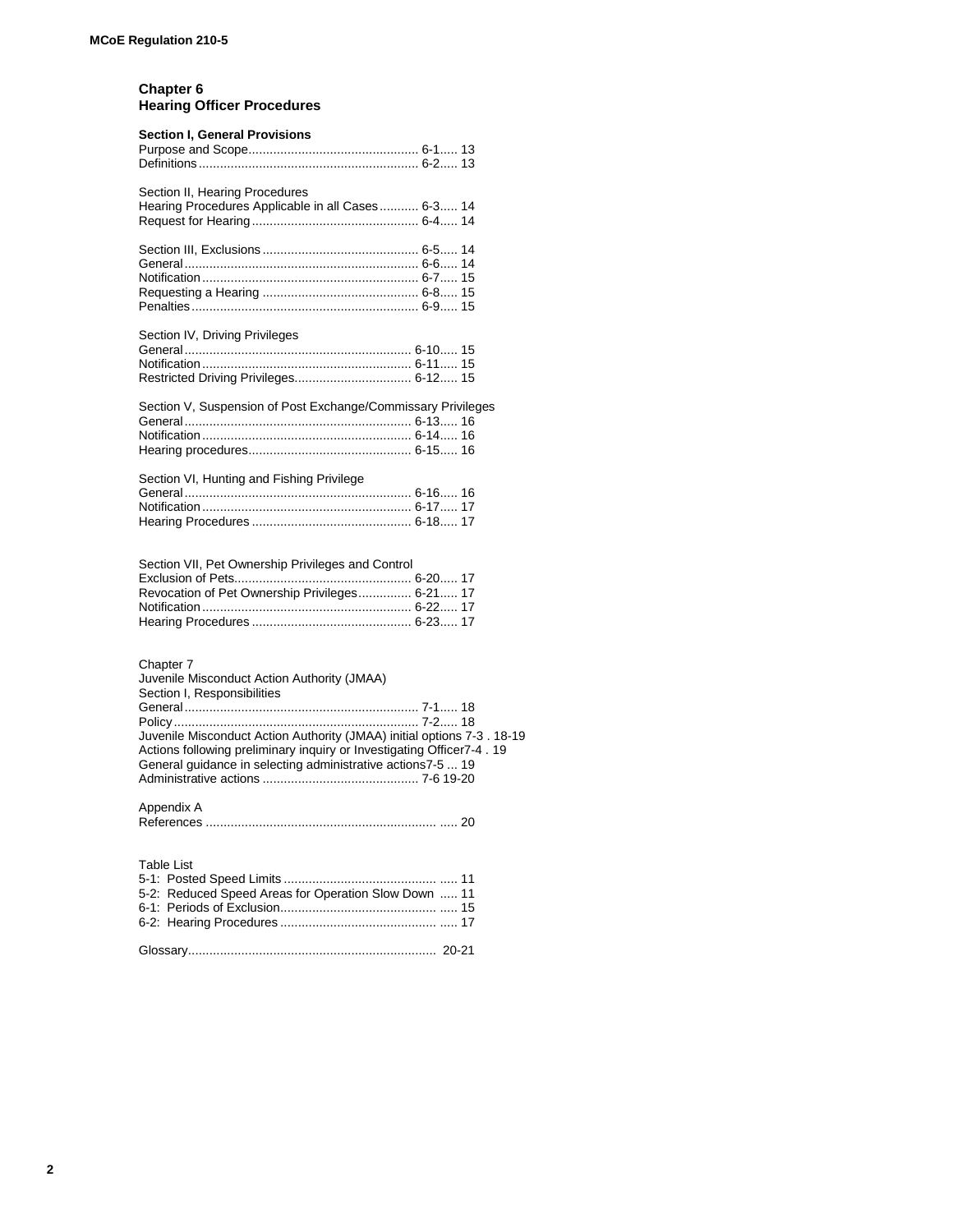# **Chapter 1 Introduction**

# **1-1. Purpose.**

This regulation provides references and sets policies and guidance, directive in nature, pertinent to this installation.

### **1-2. References.**

Appendix A contains required and related publications and referenced forms.

### **1-3. Explanation of abbreviations and terms.**

Abbreviations and special terms used in this regulation are explained in the glossary.

### **1-4. General.**

This regulation references a number of Army Regulations and Policy Statements. These references should be reviewed to ensure there have been no changes since the regulation was published. It is the reader's responsibility to ensure the guidance is current and still in effect.

### **1-5. Punitive nature material.**

This regulation contains paragraphs that are punitive in nature. Individuals who are subject to the Uniform Code of Military Justice (UCMJ) who violate these paragraphs are subject to administrative or judicial action under Article 92, UCMJ. The paragraphs that are punitive in nature are 3-4, 3-7, 3-9, 3-10, 3-11, and chapter 5 in its entirety.

# **Chapter 2**

# **Responsibilities**

# **2-1. Commanders, Directors, Activity Chiefs, and Supervisors.**

Commanders, Directors, Activity Chiefs, and Supervisors will ensure that this regulation is brought to the attention of all personnel within their command, directorate, or activity within fourteen (14) working days following date of reporting for duty.

### **2-2. Personnel.**

All persons referred to in paragraph 2-1 above will become familiar with this regulation and understand and comply with the applicable provisions. Each military member is charged with the responsibility of ensuring that members of their family, their guests, or employees abide by applicable provisions of this regulation.

### **2-3. Specific responsibilities.**

Specific responsibilities are contained in chapters relative to the subject.

### **Chapter 3**

### **Curfew, Conduct, Civilian Attire, Noise, & Demonstrations**

#### **Section I**

### **Curfew, Quiet Hours, Anti-Loitering, and Supervision of Children**

### **3-1. General.**

Parents are responsible for the welfare and safety of children in the military community. Based on the fact that each child is unique in their development as far as maturity level, the minimum community standard for parents to follow is specified in the following paragraphs. Under no circumstances may these guidelines be reduced. Parents are still required to assess their children and, if necessary, raise the age limits.

#### **3-2. Curfew.**

a. All dependents or sponsored guests under the age of 16 years will be required to obey the curfew. All dependents/guests under the age of 16 are required to be in quarters between 2100 and 0600 Sunday through Thursday, and 2200 - 0600 on Friday, Saturday, Holidays and non-school nights unless accompanied by a parent or guardian.

b. Dependents and sponsored guests under the age of 16 may travel, on or off post, between their quarters and social events, work, youth services events, community events, and school functions, with the consent of the sponsor or guardian after curfew hours without being in violation of this policy.

c. Dependents and sponsored guests found in violation of this curfew policy will be taken to their quarters and turned over to their sponsor. If the guest's sponsor declines to accept responsibility for the juvenile guest, the guest will be transported to the MP station and their parent or guardian will be called to come and pick them up. First time juvenile curfew offenders will be issued a Juvenile Misconduct letter and an information Military Police report will be generated. Second time offenders will be taken to the MP station where a second juvenile misconduct letter will be issued and their sponsor will be required to pick up and escort the juvenile back to their quarters. Subsequent curfew violations will result in the offender being referred to the Installation Hearing Officer and may result in the violator being referred to Juvenile Misconduct Action Authority (JMAA) and may be used as the basis for exclusion from Fort Benning.

### **3-3. Quiet Hours.**

Quiet hours will be observed between 2200 and 0800 Sunday through Thursday, and between 0001 and 0800 on Friday and Saturday. Outside of established quiet hours, residents are required to control the volume of stereos, televisions and musical devices within their home so that they do not disturb the residents of other homes.

### **3-4. Loitering.**

**\_\_\_\_\_\_\_\_\_\_\_\_\_\_\_\_\_\_\_\_\_\_\_\_\_\_\_\_\_\_\_\_\_\_\_\_\_\_\_\_\_\_\_\_\_\_\_\_\_\_**

a. Whenever an installation official observes a person in a public place whom he reasonably believes to be involved in improper conduct or becoming a public nuisance, he may order all such persons to disperse and remove themselves from the area. Any person who does not promptly obey such an order is in violation of this section.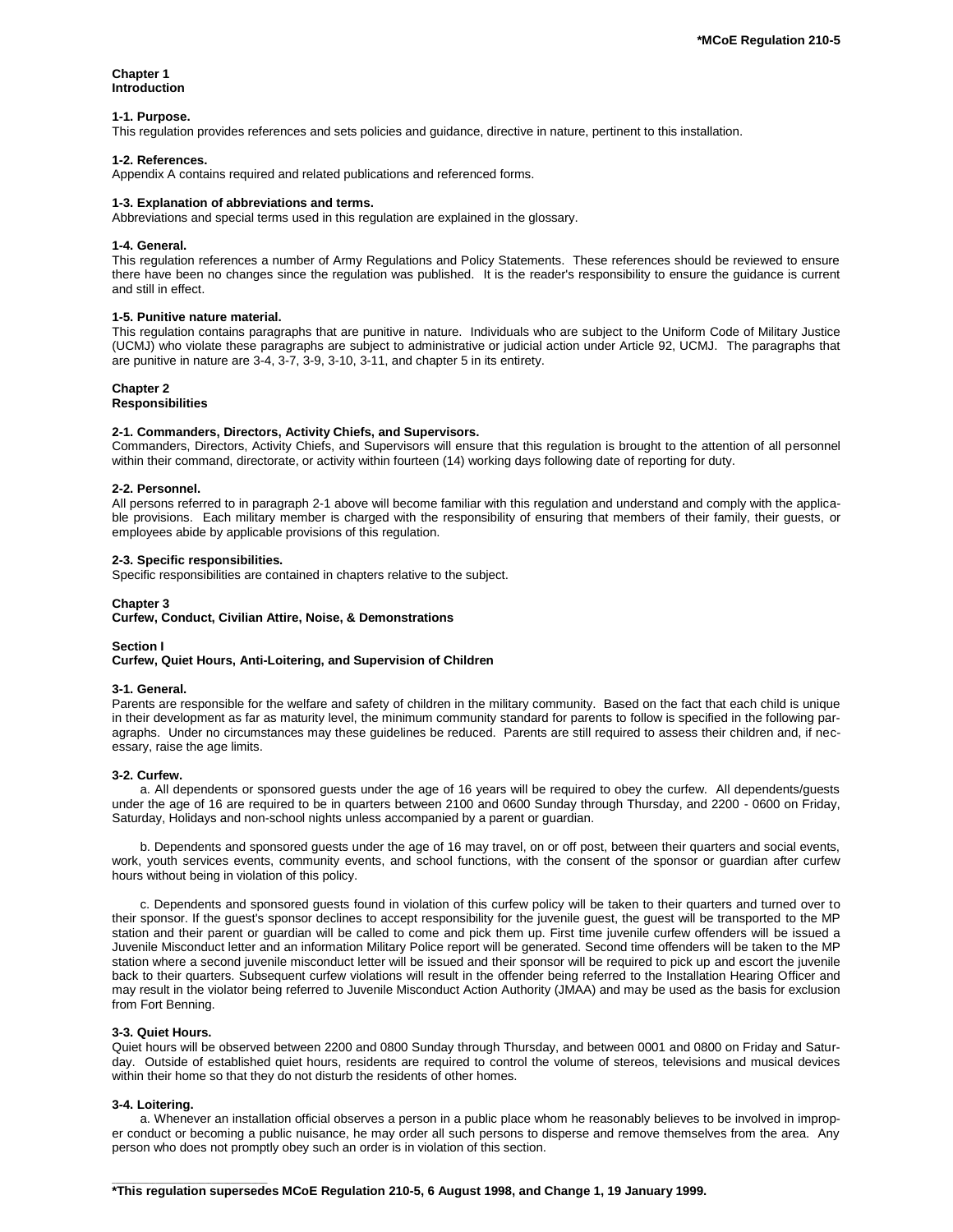- b. As used in this section:
	- (1) "Loiter" means to remain in any one place with no apparent purpose.
	- (2) "Improper conduct/public nuisance" means any activity in violation of this regulation.
	- (3) "Public place" means the public way and any other location open to the public.

### **3-5. Supervision of children/home alone.**

a. <sup>"</sup>Parent," as used herein, is defined as the father or mother of a child related by blood, a father or mother by marriage (stepparent), a father or mother of an adopted child (adoptive parent), a guardian, or other person charged with a parent's rights, duties, and responsibilities.

b. "Child," as used herein, is defined as an unmarried person under the age of 18 who is eligible for care through a DoD medical treatment program and for whom a parent, guardian, foster parent, caregiver, employee of a residential facility, or any staff person providing out-of-home care is legally responsible. The term child means a biological child, adopted child, stepchild, foster child, or ward. The term also includes an individual of any age who is incapable of self-support because of a mental or physical incapacity and for whom care in a military medical treatment program is authorized.

c. Children 8 and under: A child 8 years old or younger must not be left unattended inside quarters or alone in a vehicle. Children aged 4 to 8 may play outside within immediate access and sight of a supervising adult who knows the child's location.

d. Children 9-12: A child 9 through 12 years of age, based on level of maturity, may be left unattended or home alone for brief (no more than 2 hours) periods of time. . Children aged 9 to 12 may play outside unattended within access of a supervising adult who knows the child's general location.

e. Children 13 and older: A child 13 years of age and older may be left unattended or home alone up to 12 hours.

f. Babysitting: A child 13 years of age and older, at an adequate level of maturity, may serve as a babysitter, as authorized by the parent, for up to 12 hours. A child younger than 13 years of age who exhibits strong maturity skills and has participated in an installation sponsored course on babysitting may serve as a babysitter, as authorized by the parent, for reasonable periods of time.

g. School Travel: Parents will take reasonable measures to supervise and safeguard children walking to and from school and awaiting school busses. Generally, children below second grade should be attended while walking to and from school or awaiting a school bus.

h. These guidelines are basic requirements for all persons on Fort Benning, Georgia. The level of supervision required in a given case may vary depending on such factors as maturity of the special needs of the child. However, failure by parents to provide adequate supervision to their children may be subject to criminal prosecution under federal or state statutes, in administrative actions, to include exclusion from the installation, in action by a State agency, or in disciplinary action under the Uniform Code of Military Justice.

i. It is recognized the contractor operating Fort Benning Family Housing might impose different requirements upon residents, but the guidelines set out herein are those that will be enforced by Fort Benning authorities.

### **Section II**

### **Conduct, Civilian Attire and Loud Music**

### **3-6. Conduct of family members, guests, and domestics.**

Individuals who live on Ft Benning are responsible for the conduct of all members of their family, their guests, and domestic employees while occupying said home. Unbecoming conduct, failure to live in harmony with neighbors or failure to comply with policies concerning police and maintenance of their assigned home will result in their exclusion from Fort Benning.

#### **3-7. Prohibitions against profanity and obscene language.**

The use of obscene, vulgar, or profane language in any public area on the Fort Benning military reservation is prohibited. Language is obscene, vulgar, or profane when, under circumstances and manner in which such utterance was made, it would clearly offend a reasonable person's sense of decency. Music or other recorded media played with obscene, vulgar or profane language will not be tolerated.

#### **3-8. Civilian attire.**

a. Civilian attire worn by personnel will be in good taste and repair, appropriate to the occasion, and worn as the manufacturer intended. Shirts, pants, or shorts, and footwear will be worn in and around all public places. Male personnel may remove shirts in yards of quarters while sunbathing, or at installation swimming pools.

b. Shirts, pants or shorts, and footwear will be worn in public.

c. Items which are specifically prohibited in on-post facilities include:

(1) Underwear when worn as an outer garment.

(2) Mesh or "see through" shirts that expose bare skin of the upper torso. Upper garments that do not cover the upper torso; inappropriate garments include those that have a large cut-out under the arms.

- (3) Bare feet or shower shoes except at swimming pools and shower rooms or when sunbathing.
- (4) Modified items of military clothing or mixed military and civilian clothing in accordance with AR 670-1.
- (5) Hair curlers or shower caps (either male or female).
- (6) Physical Training (PT) uniform (Army issue), except at gymnasiums.
- (7) Clothing which is disreputable or in extreme disrepair.

(8) At no time will any person conduct physical training on Fort Benning without an appropriate athletic shirt. This applies

to Soldiers (Active, reserve and retired), Family members, Civilian personnel and authorized guests. Male personnel in the yards of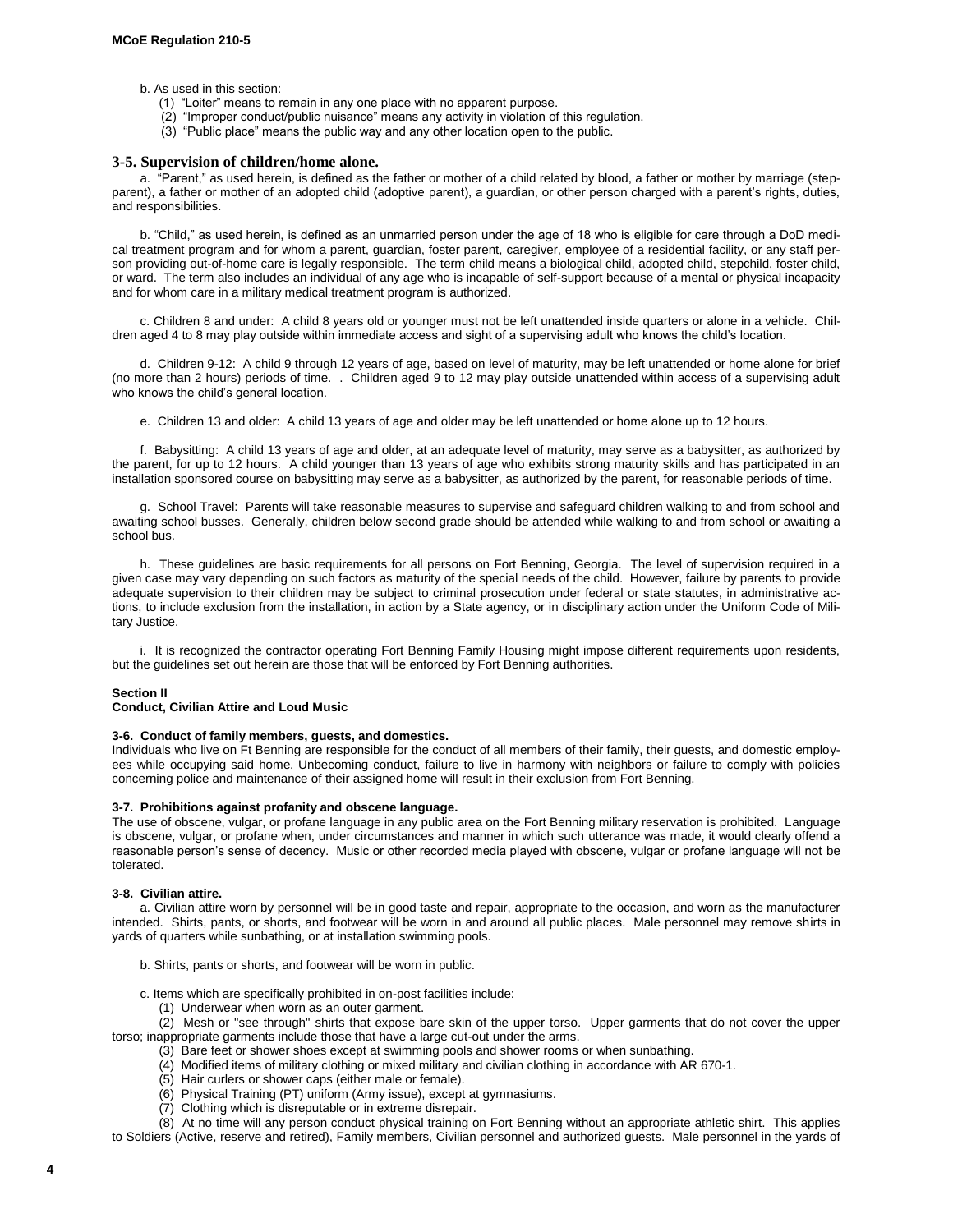quarters or when using post swimming pools may remove shirts.

(9) Clothing with offensive/profane language or symbols.

### **3-9. Playing of hand-carried radios & electronic sound devices.**

a. Playing of hand-carried radios and electronic sound devices in any Post Exchange facility, Army commissary, installation Movie Theater, or military bus is prohibited, unless such devices are equipped with earphones or headphones and are being used for private listening.

b. Playing of radios and electronic sound devices which emit sound outside the passenger/driver compartment at a volume audible to a person with normal hearing at a distance of 15 feet from the motor vehicle on any public street, public parking area, or private driveway on the Fort Benning military reservation is prohibited.

- c. The wearing of earphones or headphones for private listening while on a roadway on the installation is prohibited.
- d. Music in Fort Benning residential communities will be played at a level not to disturb neighbors.

#### **Section III**

# **Demonstrations and Similar Activities**

### **3-10. General.**

Picketing, demonstrations, sit-ins, protest marches, political speeches, and similar activities which could interfere with or prevent the orderly accomplishment of the installation's mission, or which present a clear danger to the loyalty, discipline, or morale of the troops are prohibited and will not be conducted on this installation.

### **3-11. Participation of Military personnel in demonstrations, non-military parades and picket lines.**

a. Reference: AR 600-20.

b. Well-established policy in the Armed Forces provides that all its members will regardless of race, religion, color, or national origin, receive fair, impartial, and equal opportunity and treatment. This policy has been reaffirmed and emphasized by the Department of Defense.

c. The principle of maintenance of good order and discipline within the command, so as to achieve maximum readiness for military operations and avoidance of identification with controversial issues and activities not falling within the purview of the U.S. Army is established as overall guidance. Accordingly, military personnel on this installation may not participate in demonstrations of any type under the following circumstances.

- (1) During hours when they are required to be present for duty.
- (2) When they are on a military reservation.
- (3) When they are in uniform.
- (4) When they are in a foreign country.
- (5) When their activities constitute a breach of law and order.
- (6) When violence is likely to result.

d. Any exception to this policy must be authorized in writing by the Commanding General.

e. Each newly assigned member will have this regulation brought to his or her attention immediately upon assignment.

# **3-12. Advertising on Post.**

a. Commercial advertising. Commercial advertising on post for any off-post business, activity or organization is prohibited. This includes posters, flyers, business cards, brochures, etc. This prohibition is not applicable to commercial firms advertising in the Bayonet & Saber or DFMWR publications and other marketing media (website, digital signs and so forth.)

b. Advertising for off-post businesses. It shall be the policy of this headquarters that no units, activity, organization or private associations located on the Fort Benning military reservation will solicit advertising contributions or other type fund contributions from merchants and/or individuals in the Columbus-Phenix City area without the written consent of the Installation Commander. The DFMWR is responsible for coordination of all requests for solicitation of this nature and can be reached at 706-545-3485.

### **Chapter 4 Housing**

### **4-1. Flowers, shrubs, trees and gardens.**

a. Removal of wild flowers, shrubs, and vines. Wild flowers, shrubs, and vines within view from roads, trails or within sensitive area signs on Ft Benning will not be picked, cut, or uprooted. Other plants or plant parts may be collected in small quantities to be used for personal use only; however, no protected or rare plants (as indicated by the Natural Rescues Management Branch (NRMB), Environmental Management Division, DPW) may be collected without proper authorization from NRMB and then must be used for either scientific or educational purposes that will provide a benefit to Fort Benning. No commercial collecting of plants or plant parts (pine straw, pine cones, berries, and so forth, is allowed.\*

b. Removal of trees or shrubs. No shrubs or trees in the vicinity of quarters or other buildings will be removed or transplanted without the approval and supervision of the DPW. The removal of plants from the grounds of unoccupied quarters is prohibited.

c. Tree cutting. Cutting of trees on the reservation is prohibited without prior approval of this headquarters. All requests for tree cutting will be submitted in duplicate to Directorate of Public Works (DPW) on DA Form 4283, along with FB Form 144-R (Environmental Consideration Record) giving justification for the request and specifying the exact area involved.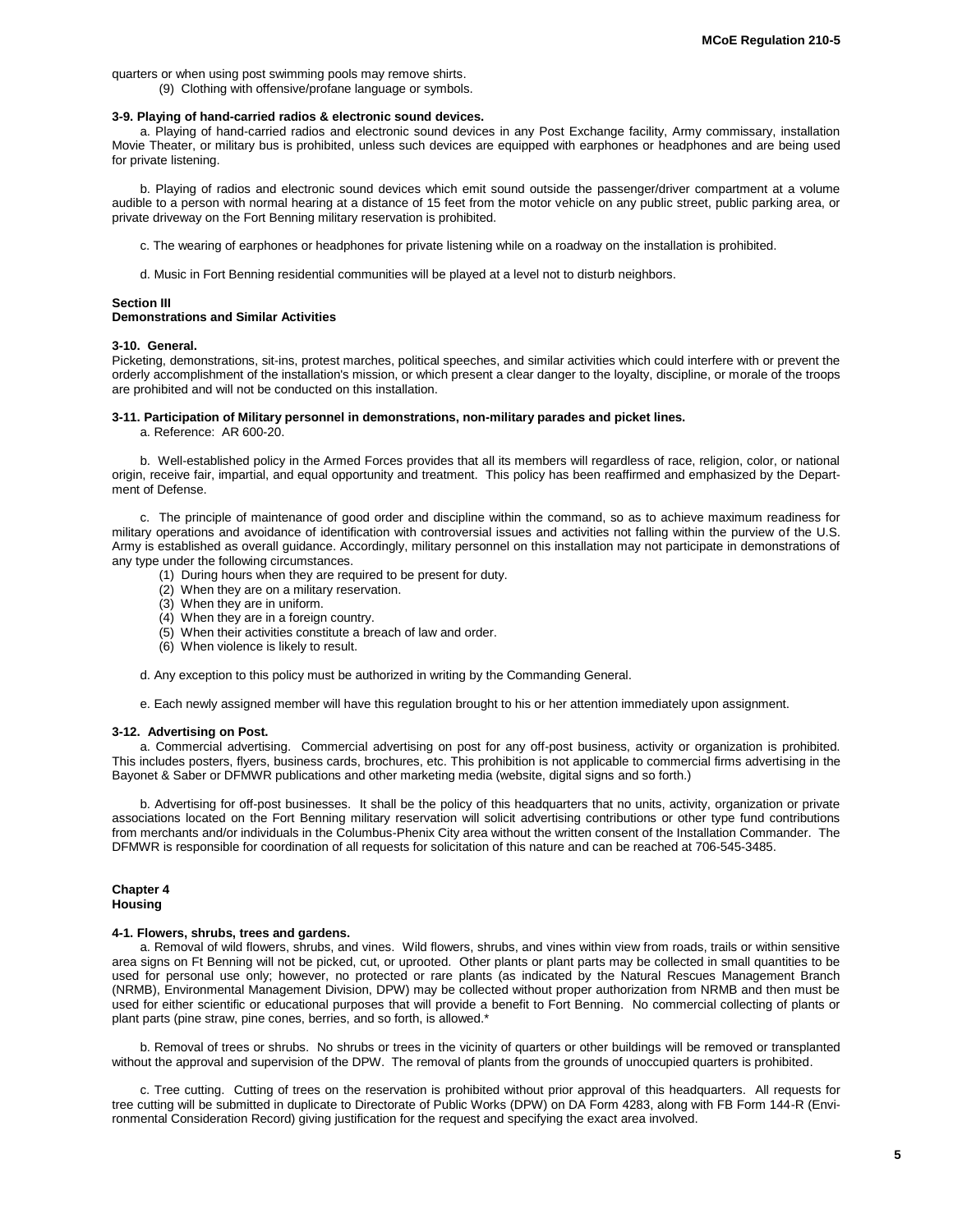d. Vegetable gardens for housing residents. Residents must comply with Property Manager's Resident Responsibility Guide with regard to gardens and yards.

 e. Vegetable gardens for units. Military Units desiring to establish common use vegetable gardens for unit members will request approval from DPW. Requests will be signed by the Unit Commander and include a schematic drawing which shows the gardens size and location.

### **4-2. Pet control.**

a. Reference: AR 40-905 and MCoE 40-905.

b. General. Families are allowed no more than three (3) pets per home unless an exception to policy is approved by the Garrison Commander.

c. Aggressive Dogs. The following pure bred and crosses between the listed dog breeds will not be allowed on the installation, except in Veterinary Services: Pit Bulls and Pit Bull Mixes. No animal shall be allowed to snap, growl, snarl, jump on or otherwise threaten persons without provocation. Aggressive animals which cause unprovoked harm to any person or animal, or are involved in two provoked bite/scratch incidents may be immediately removed from post by authority of the Installation Veterinarian upon a determination that the animal has created a public health concern. These cases will be forwarded to the Garrison Commander through the Installation Hearing Officer for action pertaining to the exclusion of the pet involved, the loss of pet ownership privileges, and/or the exclusion of the owner from the Fort Benning military reservation.

d. Wild, exotic or livestock animals are not allowed in family housing areas, and additional pets are not allowed without permission from the Garrison Commander.

e. Care of Pets. Owners will properly register, immunize, and control their pets. Owners will provide humane care, sanitary facilities, and proper treatment of their pets. Each pet kept outside must have adequate and humane housing for said animal. The area around the pet housing must be kept clean of fecal matter and excess food particles. Overhead cover must be provided to protect the pet from the weather. Owners are responsible for their pet's feces and will police their lawns and yards, and pick up their pet's feces when walking them. Pets being walked outside must be on a short leash and at the heel around others. Pets are prohibited from playgrounds, youth sports fields, school grounds, or at any gathering that includes persons other than the owner's family and personally invited guests of the owner and his/her family. The owner must take a pet that bites someone to the installation Veterinarian for examination and quarantine. Owners will prevent pets from being a nuisance, and will not allow their pets to stray. Pet Owners should always have a container to clean up and dispose of feces in their possession when walking dog(s).

f. Removal of dead, decaying animals. All sponsors who live on Fort Benning are responsible for the removal of domestic animals, such as., cats/dogs, or non-domestic animals (such as a squirrels/armadillos) that are dead within their area of police responsibility. If the pet owners are away for extended periods (such as, TDY or deployed) it is the responsibility of the Property Manager for removal of the carcass. The removal of dead animals, both domestic and non-domestic, from common areas will belong to the unit that is responsible for that area. Only deceased domestic animals may be cremated at the installation veterinary clinic, where they will dispose of the carcass for a fee. All non-domestic animals found in common areas or on highways shall be taken to the nearest wood line by the unit responsible for that area.

g. Violations. The Garrison Commander will notify through the sponsor's commander violations of this chapter. Violations can result in pet owners losing pet ownership privileges while residing on this installation. Cases involving pets are primarily handled by the Staff Judge Advocate, in close coordination with the Provost Marshal, the Community Life Office, and the Garrison Commander.

h. Service & Therapy Dogs. Service & Therapy Dogs are wonderful tools of help that serve mankind. The Service Dog is any dog trained to assist and meet the needs of its disabled handler. A Therapy dog is any dog that is trained to meet the needs of others, such as in a nursing home, hospital, schools, and a variety of other settings. There are dogs that do multiple jobs as both service dog and therapy dog. Service dogs are protected under the Federal Americans with Disabilities Act and may accompany their handler in every public environment. Some of those areas are restaurants, grocery stores, medical facilities, official buildings and courts. Therapy dogs do not have the same access rights that service dogs do. A Service dog can be any breed or size. Individual State Service Dog information

# **4-3. Car repair in Family Housing.**

All car maintenance or repair on Fort Benning must be done at the Auto Skills Center. No car maintenance or repairs are allowed in family housing areas according to the Village of Benning lease and other policies and procedures set forth by the FBFC LLC.

### **4-4. Securing Quarters.**

All entrances to include accessible windows in living quarters will be secured while residents are asleep or gone from the living quarters. All garage doors will be secured when resident is not physically with in visual site of the garage. Garages will not be left unattended with the door open.

### **4-5. Securing privately owned vehicles (quarters).**

All vehicles will be secured by locking doors and winding windows completely closed when the vehicle is not occupied. Vehicles with remote ignition capabilities for pre-engine warm up will be permitted provided the vehicle is secure.

**Chapter 5 Public Safety**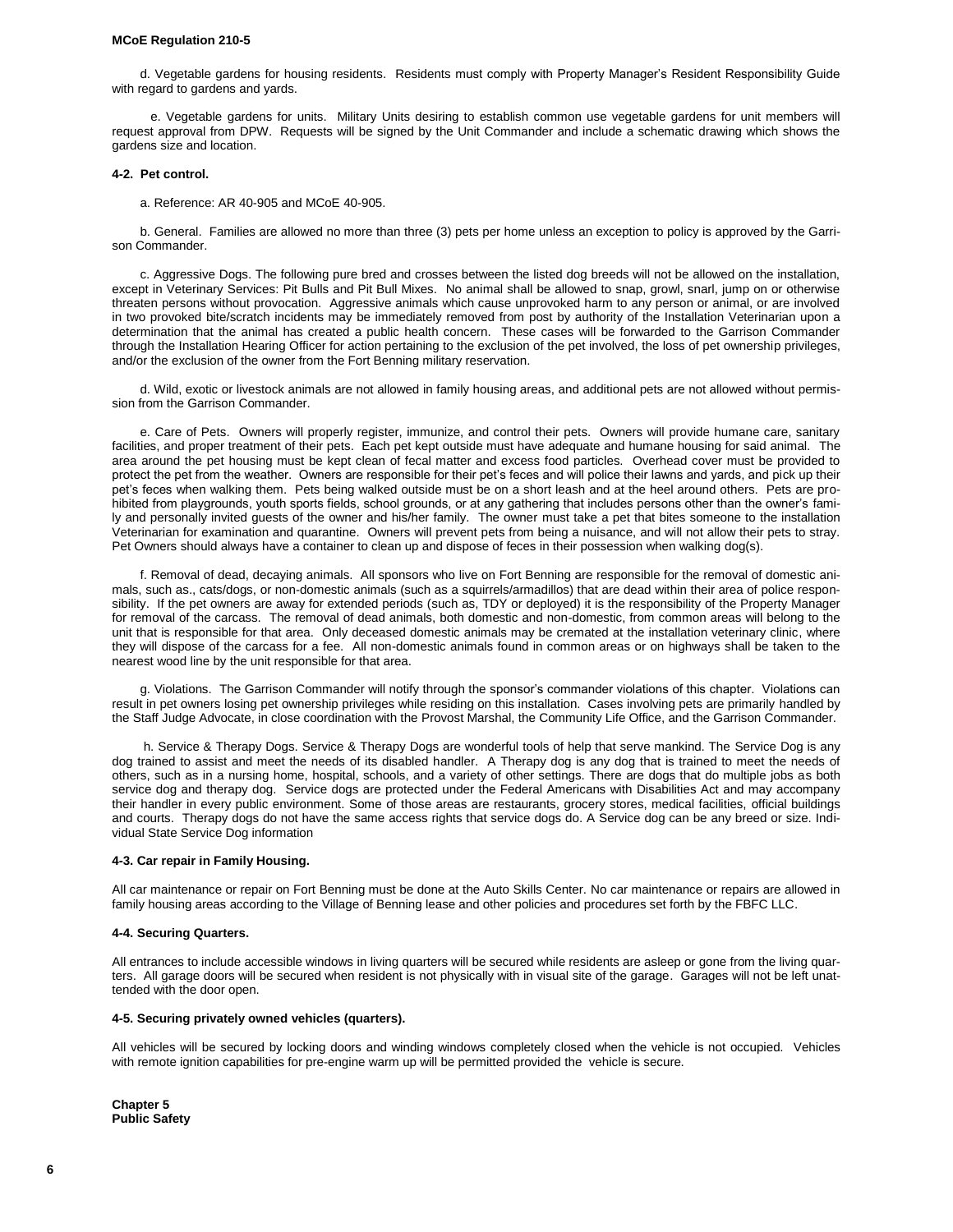# **Section I Weapons, Ammunition and Explosives**

#### **5-1. Weapons Policy.**

The installation weapons policy is outlined in MCoE Regulation 190-11, Physical Security of Privately Owned Arms, Ammunition, and Explosives.

# **Section II**

# **Vehicles, Cell Phones, Motorcycles, Skateboarding, Inline Skates, and Bicycles**

### **5-2. Vehicle traffic laws.**

a. Reference AR 385-10, AR 190-5 and MCoE Reg 190-5.

b. General. The traffic laws of the State of Georgia and the State of Alabama apply on to respective lands of the Fort Benning military reservation (see Title 18, United States Code, Section 13 and Department of Defense Directive 5525.4). All persons who drive a motor vehicle on Fort Benning are responsible for complying with State Laws.

### **5-3. Cell Phone Use and Driver Distractions.**

### a. Auditory Related Driver Distractions:

(1) All vehicle operators driving on Fort Benning; and all vehicle operators driving government owned or leased vehicles on Fort Benning; are prohibited from using cellular phones while driving unless the vehicle is safely parked or unless they are using a hands–free device. The wearing of any other portable headphones, earphones, or other listening devices (except for hands–free cellular phones and hearing protection devices required to operate specific equipment) by all vehicle operators, as identified above, is also prohibited.

(2) A hands-free cellular phone device is a mobile cellular phone device that has an internal feature or function, or that is equipped with an attachment or addition, whether or not permanently part of such mobile cellular phone device, by which the user may use the mobile cellular phone device without the use of either hand, whether or not either hand is initially necessary to activate, deactivate, or initiate the hands-free function of such mobile cellular phone device. Other than the headset for hands-free cellular phone device use, this definition specifically does not include headphones, ear-phones, or other listening devices.

(3) This regulation does not preclude a passenger in a motor vehicle from using a cell phone or portable headphones, earphones, or other listening devices.

b. The use of wireless communication devices for valid emergency purposes and for law enforcement, medical treatment, or for fire response duties are the only authorized exceptions to this regulation.

c. Operators must give their full attention to driving the vehicle. Operators should avoid such distractions as eating, drinking, putting on makeup, operating radios, CD players, global positioning equipment, and so forth. This should only be done when the vehicle is safely parked.

d. Drivers are prohibited from allowing pets to ride in the drivers lap during the movement and operation of the motor vehicle.

#### **5-4. Restraint Systems.**

The wearing of safety belts (lap and shoulder, as provided) in government or privately owned or leased vehicles is mandatory for all personnel operating or riding in such vehicles on Fort Benning or its satellite facilities. Exempted from this requirement are military designed, tactical motor vehicles that are not equipped with restraining devices and privately owned vehicles manufactured before 1 January 1964. Restraint systems/seat belts will --

a. Be worn by all operators and passengers of government vehicles on and off the installation.

- b. Be worn by all civilian personnel (family member, guests and visitors) driving or riding in a POV on Fort Benning.
- c. Be worn by all service members driving or riding in a POV whether on or off the installation.

d. Child passenger restraining systems (child safety seat) must be used for children under 7 years old in passenger automobiles, vans or pickup trucks.

(1) Children under 7 years old and taller than 4'9"are exempt from the child safety seat requirement, but must use a lap and shoulder belt.

- (2) Children under 7 years old and shorter than 4'9" not in a seat based on their weight or height
- (3) Vehicles exempt from having to use child safety seats: Taxis, public transit vehicles, school buses/vans.

e. Child restraint seats should be used in the rear seat unless the rear seat is inappropriate for correctly restraining a child in a safety seat or all other appropriate rear seating positions are occupied by children.

#### **5-5. Pickup trucks.**

Riding as a passenger in the uncovered bed of a pickup truck anywhere on Fort Benning is prohibited. For the purpose of this rule, the operator of the vehicle (and senior occupant in the case of a military vehicle) and the passenger(s) riding in the uncovered bed shall be deemed to have violated this prohibition.

### **5-6. Speed restrictions**.

No person shall drive a motor vehicle at a speed greater than is reasonable and prudent under the prevailing conditions without due regard to the actual and potential hazards. The following speed limitations have been established for vehicles operating on the installation:

a. 25 miles per hour (mph), except as specified below or posted otherwise.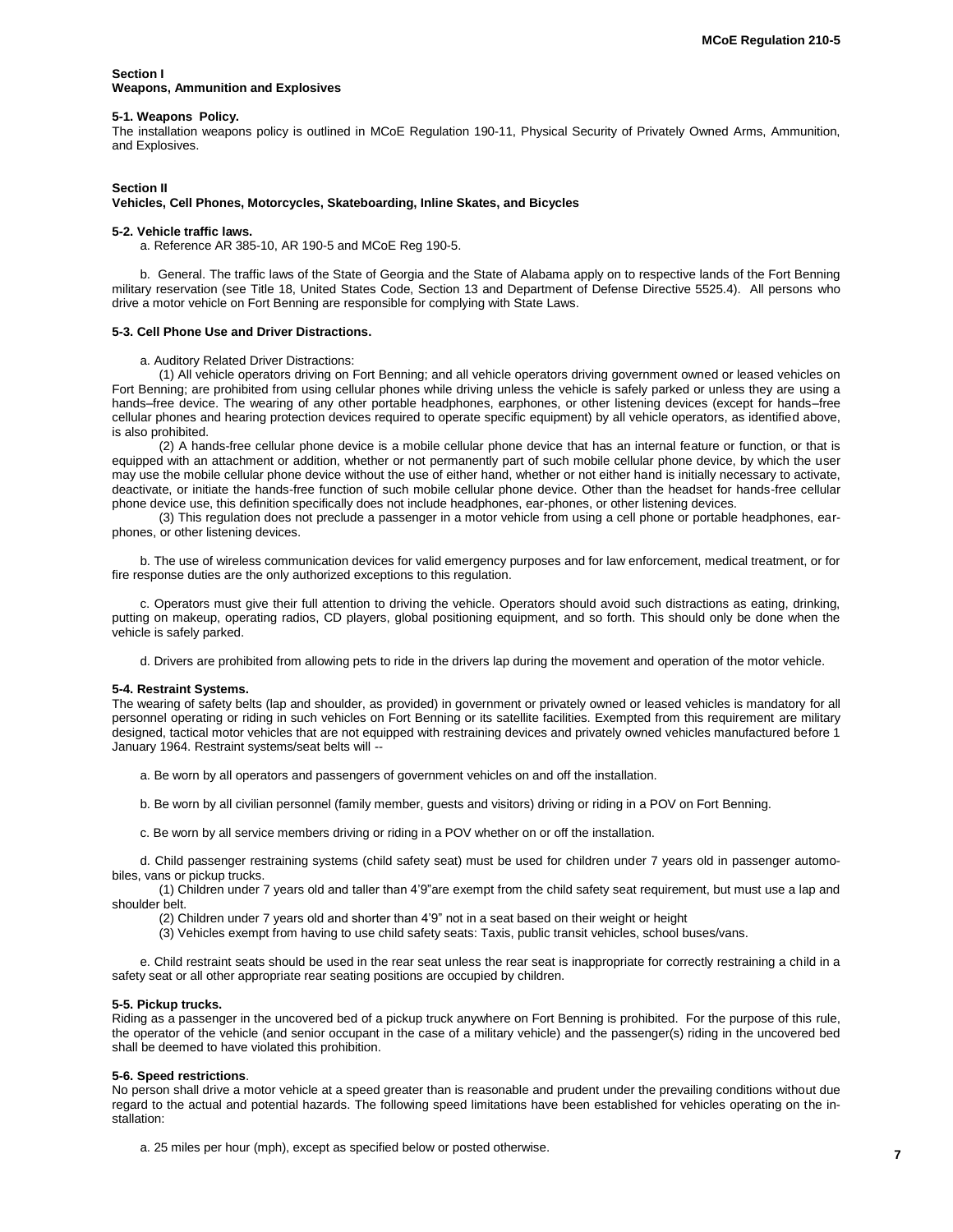- b. 15 mph in school zones, housing areas and construction sites, unless posted otherwise.
- c. 10 mph when approaching or passing a formation of Soldiers or passing joggers during morning physical training (PT) hours.
- d. 10 mph when departing through installation access gates, unless posted otherwise.
- e. 5 mph when traveling through an access control gate.
- f. 5 mph within all parking lots.

g. Vehicles must be driven so as not to impede the reasonable flow of traffic. Hazardous conditions would, of course, require a reduction in speed.

### **5-7. Operation Slow Down (OSD).**

Speeds are reduced to 15 mph in the areas listed below at the times indicated for units and individuals to conduct physical training. Reduced speeds for OSD do not apply on weekends or holidays.

Sand Hill 0530 - 0700 MON - FRI

Main Post 0600 - 0730 MON - FRI

Harmony Church 0530 - 0730 MON - FRI

Kelley Hill 0625 - 0730 MON - FRI

\* Kelley Hill is closed to all vehicular traffic except for emergency vehicles from 0625-0730, MON TUES WED – FRI. (Open Thursday)

### **5-8. Running/PT Information**

a. Main Post: The speed limit on Main Post will be 15 mph during Operation Slow Down which is from 0600 - 0730, Monday through Friday. Reduced speeds do not apply on weekends or holidays. When passing formations, drivers will reduce their speed to 10 mph. The only exception to those speeds will be for the roads listed below, wherein all physical fitness training and foot marches (both unit and individual) are prohibited at all times, and vehicle speed limits will remain as posted.

- (1) 10th Mountain Division Road.
- (2) Dixie Road, except the portion from Sightseeing Road (Sandy Patch) to the airfield.
- (3) Sightseeing Road from Dixie Road to Sunshine Road.
- (4) Sunshine Road from the Access Control Point to Sightseeing Road.
- (5) Lumpkin Road from Dixie Road to Custer Road.
- (6) Custer Road from Benning Road to Eisenhower Exchange.
- (7) Lawson Army Airfield in its entirety to include runways and taxiways
- (8) Marne Road (Except Kelly Hill)
- (9) Benning Road
- (10) Sigerfoos Road

(11) In addition 82nd Airborne Division Road from Sunshine Road to Bradshaw. Road will be closed to vehicular traffic from 0600 - 0730, Monday through Friday, for use by formations and individual runners. All unit runs will be completed by 0730.

b. Harmony Church: Physical fitness training (both unit and individual) may be conducted between 0530-0730, Monday through Friday from the intersection of 8th Division Road and Russell Road to the intersection of 8th Division Road and Jamestown Road; Cusseta Road from 8th Div Road to the intersection with Crosbie Road and all interior roads between Jamestown Road and Cusseta Road. Speed limits during this time will be reduced to 15 mph and 10 mph when passing troop formation. Reduced speeds do not apply on weekends or holidays. The only exception to those speeds will be for the roads listed below, wherein all physical fitness training and foot marches (both unit and individual) is prohibited at all times, and vehicle speed limits will remain as posted

- (1) 1st Division Road
- (2) 8th Division Road
- (3) Wood Road
- (4) Jamestown Road

c. Kelley Hill: Closed to all vehicular traffic (Except Emergency Response Vehicles) from 0625 - 0730.

d. Sand Hill: The speed limit on Sand Hill cantonment area, which consists of the area bounded by and including the intersections of 2nd Infantry Division Road, 3rd Infantry Division Road, 2nd Armored Division. Road, Old Cusseta Highway, Wildcat Road and Moyer Road , will be 15 mph during the hours of 0530- 0700, Monday through Friday. Reduced speeds do not apply on weekends or holidays. When passing formations, drivers will reduce their speed to 10 mph. The only exception to those speeds will be for the roads listed below, wherein all physical fitness training and foot marches (both unit and individual) is prohibited at all times, and vehicle speed limits will remain as posted.

- (1) 2nd Street
- (2) 3rd Infantry Division Road
- (3) Wildcat Road north of 2nd Armored Division Road

e. Formations will not utilize more than one traffic lane and to include anyone running to the left of the formation. Road guards will wear reflective vests and be posted 25 meters to the front and rear of the formation. During limited visibility road guards will carry flashlights. Units will ensure an NCO is designated as the straggler control NCO to ensure their safety and accountability.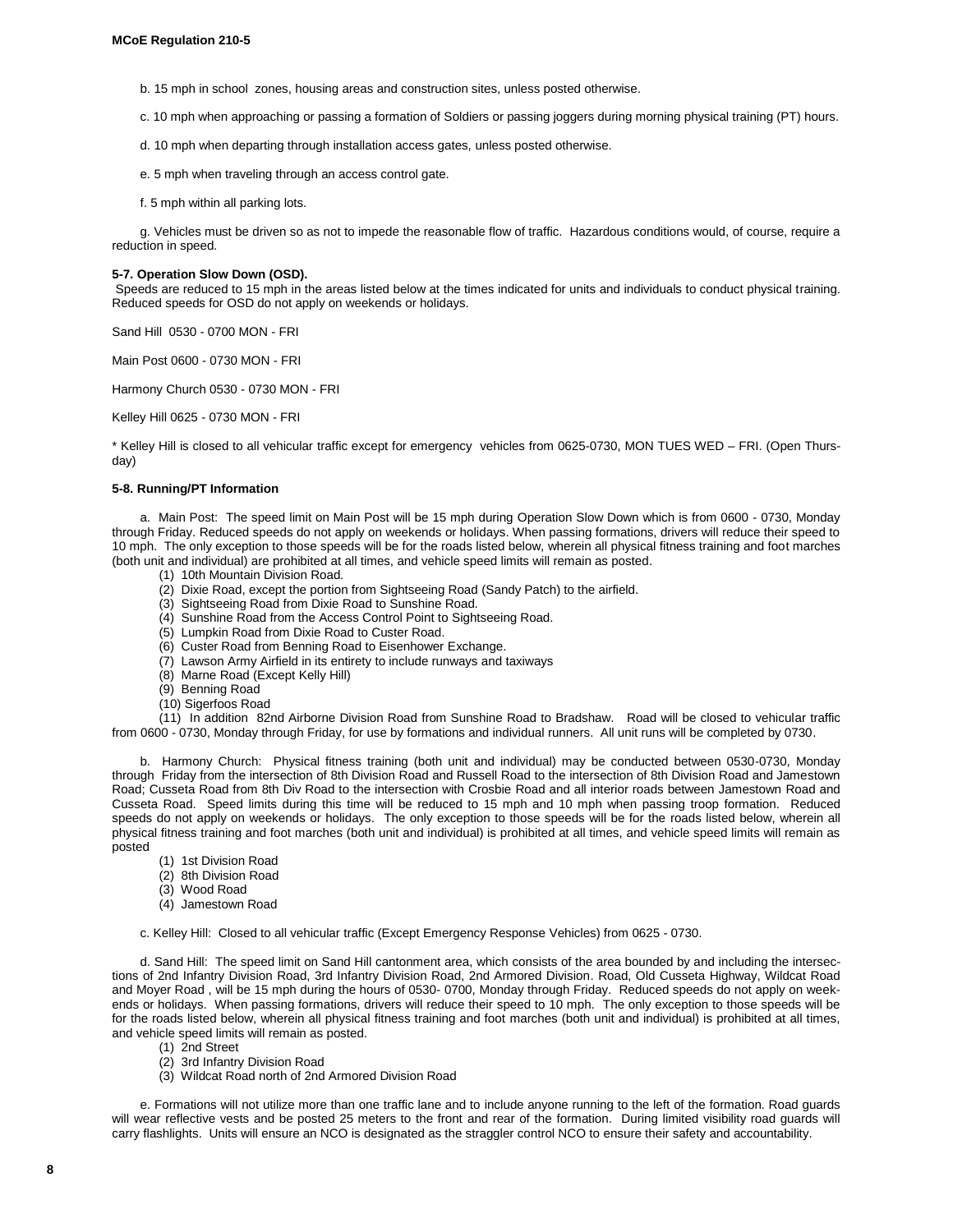f. Individual runners or walkers are required to utilize sidewalks when available. If no sidewalks are available, individual runners or walkers will run or walk as near as practical to an outside edge of the roadway, and will run or walk facing oncoming traffic. They must wear reflective vest or waist belts and high visibility clothing, and are prohibited from wearing headphones.

g. Running or walking is prohibited during periods of extreme limited visibility or unsafe roadway conditions, such as extreme rain or fog.

h. Running, walking and foot marches are prohibited on roadways where the speed limit is greater than 25MPH.

i. Physical Training in housing areas is prohibited.

j. Individual runners or walkers will yield the right of way to all approaching vehicles.

### **5-9. Parking.**

a. General. All parking on Fort Benning is governed by MCoE Regulation 190-5 and enforced by the Military Police. Requests for exception to policy, or additional authorizations for prohibited, restricted or reserved parking will be forwarded through the Provost Marshal to the Garrison Commander for approval. If approved, the approval will be submitted along with a work order to DPW for implementation of proper markings and/or signage.

b. Housing area parking.

(1) Personnel residing in the Villages of Benning family housing must abide by their lease and any other policies and procedures prescribed by the FBFC LLC regarding the parking of vehicles within the housing communities. Violators are subject to ticketing and/or towing.

(2) Residents are responsible for informing visitors of the proper place to park their vehicle.

(3) Do not park motorcycles or other small vehicles with internal combustion engines on porches or adjacent to wooden structures due to the fire hazard posed by the gasoline tank.

- c. Securing privately owned vehicles (public facilities)
	- (1) All vehicles will be secured by locking doors and winding windows completely closed when the vehicle is not occupied.
	- (2) Vehicles will not be left running without a licensed occupant inside.
	- (3) Vehicles with remote ignition capabilities for pre-engine warm up will be permitted provided vehicle is secure.

### **5-10. Motorcycles and Motor Scooters**

a. Prior to operating any motorcycle, Soldiers, Government civilian employees, family members and long term contract employee's (more than 120 days) who work, train or reside on Ft Benning will successfully complete an appropriate MSF-based BRC course or DUSD(I&E)-endorsed, State-approved curriculum for motorcycle operator's safety training. Training can be found at: [https://apps.imcom.army.mil?AIRS/default.aspx](https://apps.imcom.army.mil/?AIRS/default.aspx)

b. All military personnel, government civilian employees, family members, and long term contract employees (more than 120 days) who work, train, or reside on Fort Benning or its subordinate installations must meet the following requirements to operate a motorcycle/moped on post:

(1) Properly licensed to operate a motorcycle

(2) Complete the Motorcycle Safety Foundation (MSF) Basic Course (Operators must carry their MSF card when operating a motorcycle) (Only required for military personnel).

(3) Operators and passengers will wear the following required motorcycle safety equipment:

(a) Properly fastened, Department of Transportation (DOT) approved helmet, Federal Motor Vehicle Safety Standard No. 218 certified helmet, or Snell Standard M2005 helmet.

(b) Proper eye protection (shatter resistant glasses, goggles or face shield).

(c) Full fingered gloves.

(d) Long pants.

(e) Long sleeve shirt, or jacket.

(f) Leather boots or sturdy over the ankle boots.

(g) Motorcycle jackets and pants constructed of abrasion-resistant materials such as leather, Kevlar®, or Cordura® and containing impact-absorbing padding are strongly encouraged.

- (h) Riders are encouraged to select PPE that incorporates fluorescent colors and retro-reflective material.
- (i) Passengers must be 13 years of age or older.

c. Motorcycles must have lights on during operation..

d. Motorcycle operators not in compliance with the policy described in this regulation will be denied entry onto Fort Benning.

e. Motorcycle operators, not in compliance with this policy when operating a motorcycle inside post boundaries will be cited.

f. Visitors operating motorcycles are required to meet the above requirements with the exception of the MSF Basic Course.

g. Operators of these vehicles will not carry any other person unless it is equipped with an additional seat and foot pegs for that purpose.

h. Soldiers are required to obtain a Company Commander's (or higher) approval to operate a motorcycle.

i. Privately owned off-road vehicles (ORV), all-terrain vehicles (ATV) of any type (3 or 4 wheeled), electric assisted bicycles, and scooters are prohibited on Fort Benning. The use of the above pieces of equipment in conjunction with official duties must be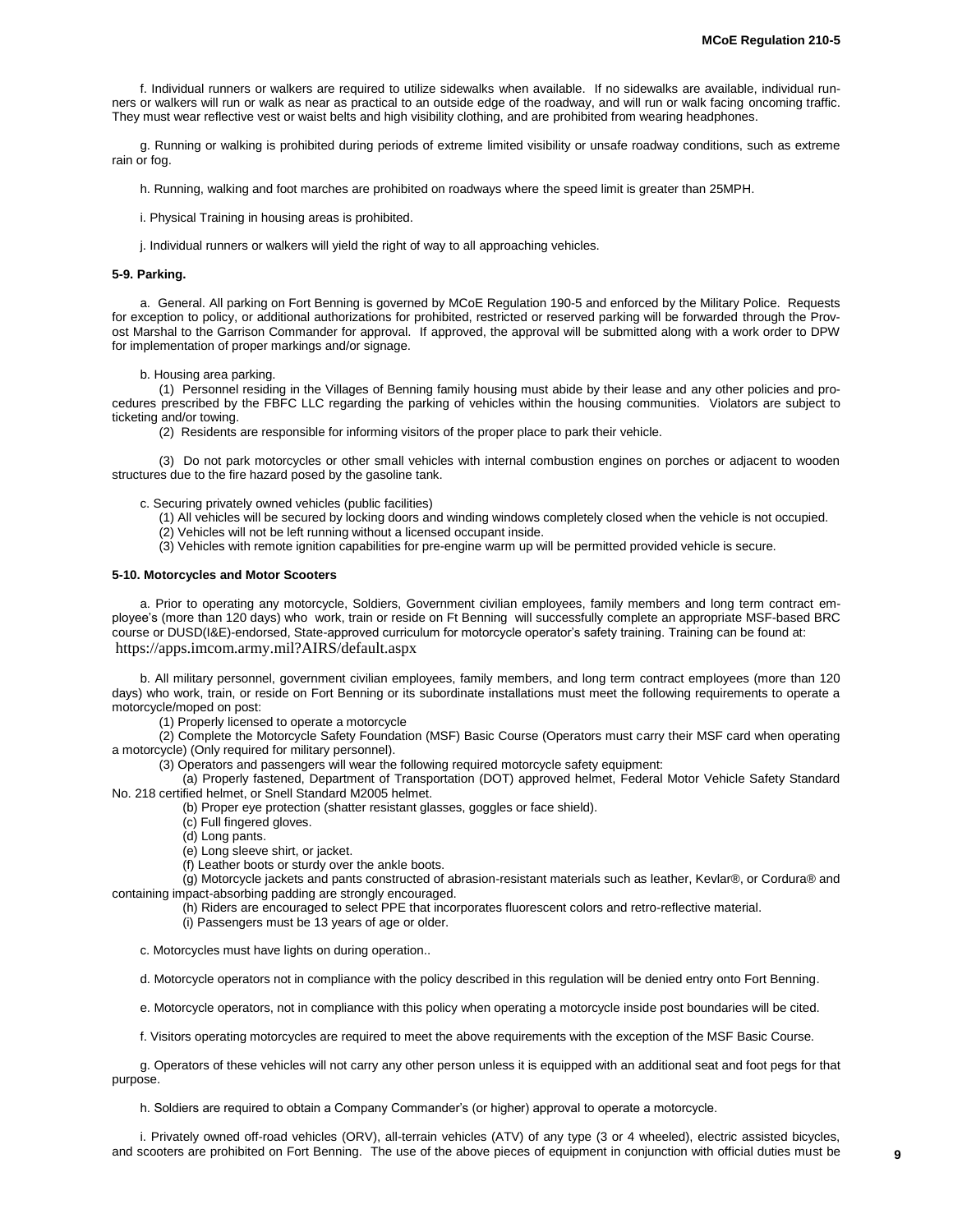approved by the Garrison Commander's Office. Golf cart usage is restricted to the golf course; golf carts are prohibited from being operated on any roadways. Exceptions to the above prohibitions may be requested through the Garrison Commander. Individuals granted an exception to policy must operate the equipment in accordance with state and installation motor vehicle regulations.

j. Upon completion of in-processing and BRC, Soldiers must obtain a MCoE Motorcycle ID badge from the MCoE Safety Office. Appointments can be made by calling 706-545-8275.

k. Soldiers must bring their driver's license with motorcycle endorsement and their up to date MSF card showing either the BRC, BRC2, or MSR (for sport bikes). Any motorcycle that is not a sport bike must complete the BRC2 with the exception of three wheelers.

l. All Motorcycles, Mopeds and Motorbikes that are not secured inside a garage or other facility will be locked by either the internal handle bar locking mechanism or a chain lock when not in the visual site of the operator.

m. Motorcycles, Mopeds and Motorbikes will not be left running without a licensed operator with in visual site.

n. Motorcycle Club Vest, AR670-1, Chapter 1-4b. according to Army regulations the wear of civilian attire with the military uniform is prohibited unless specifically authorized by regulation or policy. This includes, but is not limited to, motorcycle club vest or other like items being worn to specifically represent another organization or club. This does not prevent the use of safety gear (such as a leather jacket, Kevlar rider's jacket or reflective/high visibility vest) designed to increased visibility of the rider.

o. Soldiers are encouraged to routinely perform a tires, controls, lights, oil, chassis, and side stand (TCLOCS) inspection of their motorcycle. (Refer to http://www.msf-usa.org/downloads/t-clocsinspectionchecklist.pdf.)

p. Footrest and Handlebars.

(a) Any motorcycle carrying a passenger, other than in a sidecar or enclosed cab, shall be equipped with footrests for such passenger.

(b) No person shall operate any motorcycle with handlebars more than 15 inches in height above that portion of the seat occupied by the operator or with a backrest more commonly known as a sissy bar that is designed in such a way as to create a sharp point at its apex.

### **5-11. Progressive Motorcycle Program.**

a. The Army Progressive Motorcycle Program is designed to consistently keep motorcycle operator training current and sustain or enhance rider skills. The program consists of the following courses: Basic Rider course (BRC), Experience Rider Course (ERC), Military Sport Bike Rider Course (MSRC), and Motorcycle Refresher Training (MRT).

b. Based on the type of motorcycle(s) owned and operated,

Soldiers must complete either ERC (other than sport bikes) or the MSRC (sport bikes only) within 12 months of completing the Basic Rider Course (BRC).

c. Soldiers are required to take motorcycle sustainment train

ing every three years (ERC or MSRC) following the completion of the ERC (BRC 2) or the MSRC and cannot this rule be waived.

d. The MRT will be provided for any Soldier owning a motor cycle and returning from a deployment greater than 180 days. The MRT will be conducted prior to any Soldier operating his or her motorcycle with the exception of riding to the training site or location. The MRT will be conducted on the individual's own motorcycle to confirm ability to safely handle their motorcycle verses taking training on a smaller size/cc training motorcycle. Training will be provided through the Army through the Army traffic Safety Training Program contractor or may be conducted at the unit level using the USACR/SC MRT DVD, which is available on request from the MCoE Safety Office. Training can be found at https://apps.imcom.army.mil/AIRS/default.aspx

# **5-12. Bicycles.**

a. Bicycle Operator Requirements.

(1) Bicyclists are required to obey the same rules of the road as a motorized vehicle. For example, they must stop at all "STOP" signs.

(2) No bicycle shall carry more passengers at one time than the number for which it was designed and equipped.

(3) Adult bicyclists will ride on the roadway (not the sidewalk) of two-way traffic roadways, as near to the right side of the roadway as practicable, exercising due care when passing a standing vehicle.

(4) Juvenile bicyclists may ride on any available sidewalk.

(5) Bicyclists will ride single file when vehicle traffic is present. They may not ride more than two abreast.

(6) Bicyclists will not carry any package or bundle that prevents the operator from safely operating the bicycle.

(7) Bicyclists operating upon a sidewalk will yield the right of way to a pedestrian.

(8) Bicyclists will not attach themselves to any vehicle being operated on the roadway.

(9) No bicycle shall be parked upon a street or sidewalk.

(10) No bicycle shall be parked against a building in such a way as to obstruct pedestrian or vehicular traffic.

(11) Headphones, earphones, and cell phones are prohibited while riding a bike.

b. Bicycle Equipment Requirements.

(1) All bicyclists are required to wear an American National Standard Institution (ANSI-Z) or Snell Memorial Foundation bicycle helmet.

(2) Every bicycle shall be equipped with a brake that enables the operator to make the braked wheel skid on dry, level, clean pavement.

(3) All bicycles will be equipped with a bell or other device capable of giving a signal audible for a distance of at least 100 feet.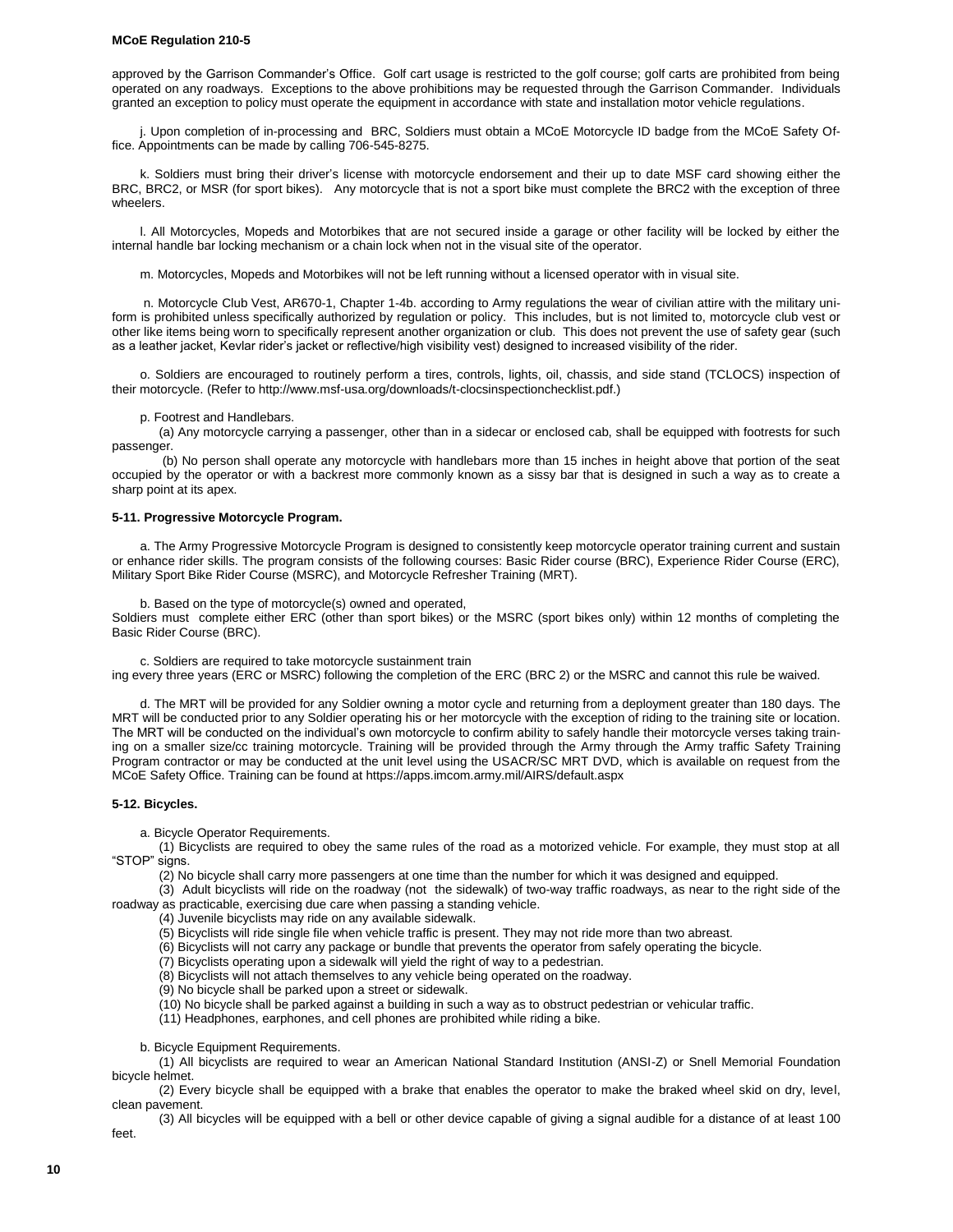(4) Children under the age of four must use special safety seats when being carried as a passenger on a bicycle.

(5) During the hours of limited visibility, riders must wear reflective clothing/vests, have a white headlight visible from 300 feet, and reflectors mounted front and rear.

Table 5-1. Posted speed limits (Referenced in para 5-12)

| AREA                             | <b>LIMIT</b> |
|----------------------------------|--------------|
| Unless otherwise specified       | 25 mph       |
| Family housing areas             |              |
| School zones (time as posted)    | 15 mph       |
| Service drives and alleyways     |              |
| When passing troops in formation | 10 mph       |
| Parking lots                     | 5 mph        |

Table 5-2. Reduced speed areas for Operation Slow down (Referenced in para 5-13)

| ARFA                                                                                  | <b>TIME</b> | <b>DAYS</b>               |  |  |
|---------------------------------------------------------------------------------------|-------------|---------------------------|--|--|
| Sand Hill                                                                             | 0530-0700   | Mon thru Fri              |  |  |
| Main Post                                                                             | 0600-0730   | Mon thru Fri              |  |  |
| Harmony Church                                                                        | 0530-0730   | Mon thru Fri              |  |  |
| Kelley Hill*                                                                          | 0625-0730   | Mon thru Fri              |  |  |
| Kelley Hill is closed to all<br>vehicular traffic<br>(except emergency vehi-<br>cles) | 0625-0730   | Mon, Tues,<br>Wed and Fri |  |  |
| Reduced speeds do not apply on weekends or holidays.                                  |             |                           |  |  |

### **5-13. Non-Motorized and Toy Wheeled Vehicles.**

a. Basic Rules for Other Non-Motorized and Toy Wheeled Vehicles.

(1) Skateboards, roller skates, in-line skates, sleds, scooters, razors, and other non-motorized toy vehicles, (excluding bicycles) may be operated on the sidewalks.

(2) Use of headphones or earphones is prohibited when skating on roadways.

(3) Requirements include keeping to the right of the road with the flow of traffic, keeping in a single file, obeying traffic signals, signs and devices to include posted speed limits.

(4) Skateboarding, roller-skating, in-line-skating and operating sleds, scooters, razors, and other non-motorized toy vehicles is prohibited from sundown to sunup.

(5) Skateboarding, roller-skating and in-line-skating is prohibited on any roadway where the posted speed limits exceed 25 miles per hour. The following roadways are off limits at all times.

(a) 10th Mountain Division Road.

(b) Dixie Road.

- (c) Sightseeing Road from Dixie Road to Sunshine Road.
- (d) Custer Road.
- (e) Marne Road.

b. Basic Equipment for Other Non-Motorized and Toy Wheeled Vehicles.

(1) All individuals operating scooters, razors, and other non-motorized toy vehicles must wear an ANSI-Z or Snell Memorial Foundation bicycle helmet.

(2) Skateboards, roller-skaters, and in-line skaters must wear an approved helmet. Wear of elbow pads, kneepads and a reflective vest is highly recommended.

### **Section III Miscellaneous**

# **5-14. Alcoholic beverages and beer.**

a. General. The sale, possession and consumption of alcoholic beverages and beer on this installation is governed by the provisions of AR 215-1, Chapter 10.

b. Consumption of Alcoholic Beverages. Consumption of alcoholic beverages by military personnel on duty is prohibited except where specifically authorized, in accordance with MCoE Regulation 210-65.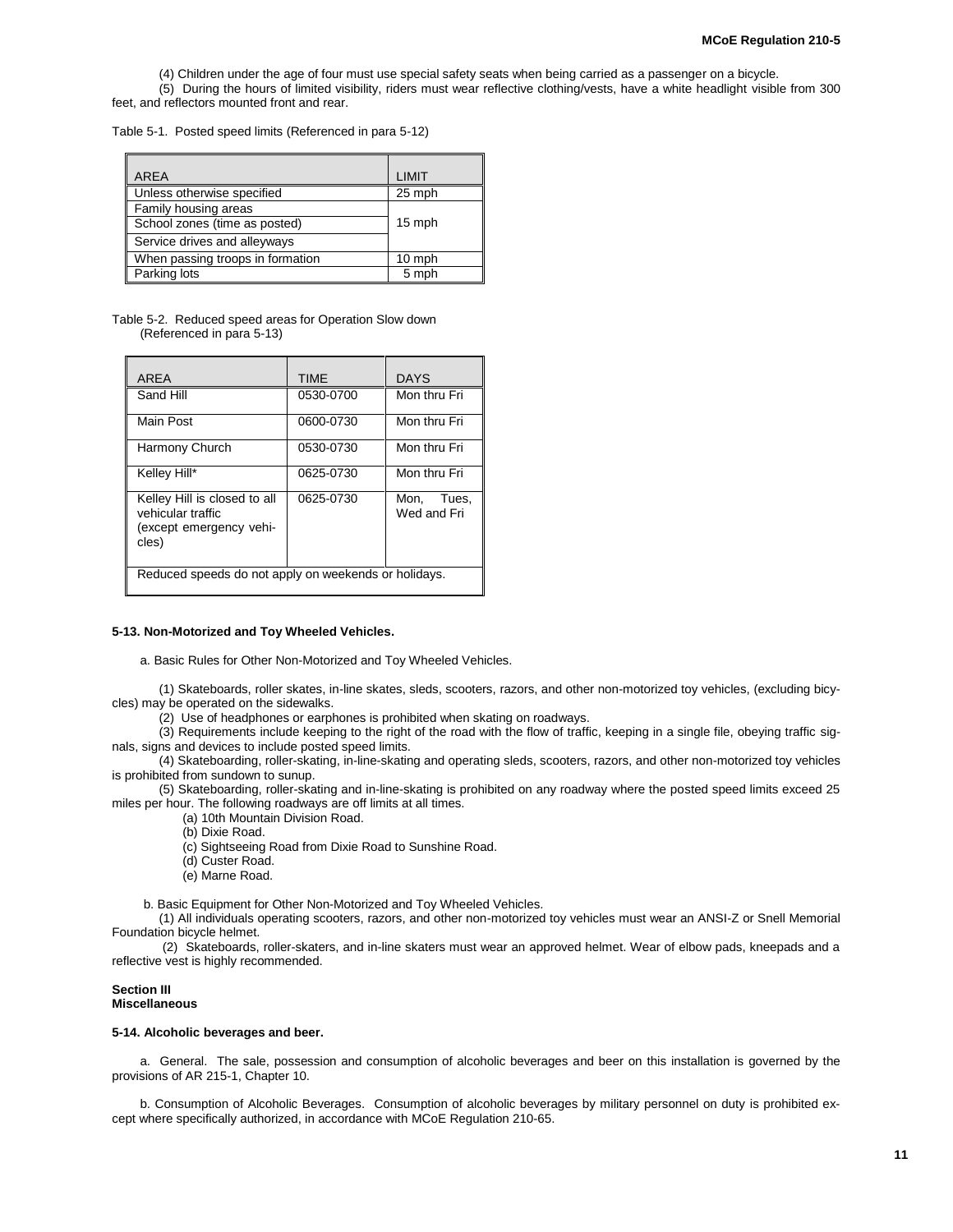c. Purchase, Possession, Consumption of Alcoholic Beverages. All personnel at Fort Benning must be 21 years of age in order to purchase, possess, and/or consume alcoholic beverages on Fort Benning. This is the law of the states of Georgia and Alabama. Positive proof of age will be determined prior to sales. Bona-fide guests may purchase alcoholic beverages by the drink if they meet the Fort Benning age requirement, but may not purchase in bulk.

d. Prohibitions Against Alcohol. The following are prohibitions against alcohol on Fort Benning:

(1) The consumption of alcoholic beverages in all public areas on Fort Benning , unless otherwise authorized or designated by the Commanding General, is prohibited except as allowed herein. This prohibition does not apply to facilities authorized by law, regulation, the installation commander, or his delegate to sell alcoholic beverages for on-premises consumption. Such facilities include Food, Beverage and Entertainment (FB&E), which includes military clubs, authorized concessionaires, concerts, golf, bowling, Kelley Hill Recreation Center, Uchee Creek, Destin Army Recreation Area, Afterhours , Overhang Club, Gator Lounge, special events (Dinner Theaters, 4th of July Celebration, Oktoberfest) and authorized exchange outlets such as cafeterias and snack bars. Residential houses and the surrounding yards are excluded from this prohibition.

(2) Battalion commanders and above may authorize alcoholic beverages for unit parties, functions, and picnics. The authorized commander is responsible for the conduct of all individuals attending such functions and for ensuring that persons under the age of 21 do not drink alcohol.

(3) Battalion commanders and above may request through DFMWR to the Garrison Commander the authority to provide alcoholic beverages to underage Soldiers to foster camaraderie and friendship in a military environment on infrequent, non-routine military occasions when the entire unit, as a group, marks a uniquely military occasion. In order for underage Soldiers to drink alcohol at one of these occasions, the event must be held on the installation and commanders are responsible to ensure appropriate controls are in place to prevent endangering Soldiers and the surrounding community.

(4) The use or consumption of alcoholic beverages in a boat or the passenger/driver compartment of any motor vehicle is prohibited. It is prohibited to transport or possess any alcoholic beverages in a boat or the passenger/driver compartments of any motor vehicle when manufacturer's seal has been broken or the bottle, can, or keg has otherwise been opened. MCoE Regulation 190-5 and applicable state laws prohibit operating a boat or driving while intoxicated and is punishable under Article 111 of the UCMJ.

# **5-15. Smoking at Outdoor Public Areas.**

a. **General**. To protect the public's health and welfare by reducing exposure of second hand smoke in outdoor public places.

b. **Smoking**. Of any kind to include e-cigarettes is prohibited within 50 feet of any public gathering, parade field, dog park, play ground, athletic field/court track and pavilion.

### **5-16. Fireworks.**

The introduction, possession, and use of fireworks is prohibited on the Fort Benning Reservation except for authorized military training and for public demonstrations approved by this headquarters.

### **5-17. Hunting and fishing.**

MCoE Regulation 200-3 provides information, guidance, and prescribes general policies and procedures concerning hunting and fishing on the Fort Benning Military Reservation.

### **5-18. Restricted areas.**

a. All personnel, except fire fighters and military police, in the official performance of duty, and such others as may be authorized in writing by proper authority, are forbidden access to any building, area or activity designated as a RESTRICTED AREA.

- b. The Commander, Maneuver Center of Excellence, has designated the following as RESTRICTED AREAS:.
	- (1) All weapons and ammunition storage areas.
	- (2) All air traffic control facilities.
	- (3) All telephone exchanges.
	- (4) All crypto facilities
	- (5) All data processing activities assigned a sensitivity level of "Critically Sensitive," Highly Sensitive" or "Sensitive."
	- (6) Designated vaults, rooms or alarmed areas used for the storage of classified documents and/or material.

(7) Other areas so designated which are used primarily in the conduct of classified or sensitive projects/instructions that require restricted access or control of movement as safeguards or protective measures.

**5-19. Fire Protection Fire Alarms and Mass Notification Systems**. Only authorized contractors and certified fire protection personnel are allowed to maintain, install, and calibrate fire alarm and suppression/detection systems in Fort Benning facilities. Anyone tampering with Fire Protection and Safety equipment to include fire alarm, suppression/detection systems, mass notification systems, and fire alarm control panels will be responsible for all damages and costs associated with repairs/installation and final testing for the facility. In the event of any question pertaining to fire protection systems, please call the work order telephone number (706) 545-2135.

# **5-20. Mechanical and boiler rooms**.

Storage is prohibited within mechanical and/or boiler rooms. Unauthorized equipment and flammable/hazard materials in mechanical and boiler rooms are a safety hazard and will be removed at owner's expense.

# **5-21. Driving on sidewalks and grass areas**.

Motorized vehicles are not permitted on sidewalks and grass areas. Exceptions to policy are provided in the event of an emergency such public safety, fire, and life threatening situations.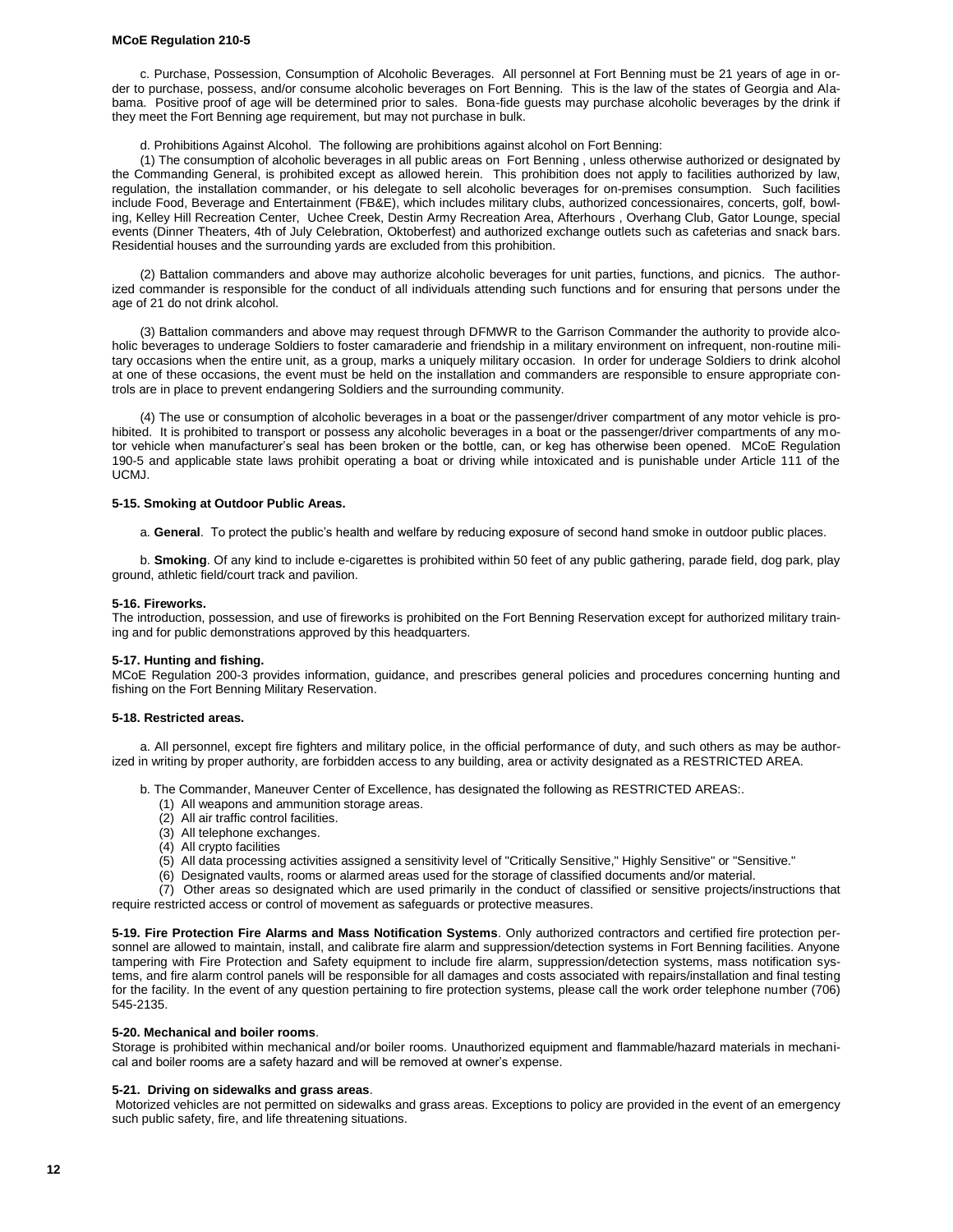### **5-22 Service of Civil Process.**

Requests for service of a State court's civil process to individuals on the installation will be directed to the Military Police Activity. Military Police personnel will notify the individual to be served that he/she must appear at the Military Police station. If the individual declines to accept service, the requesting party will be permitted to serve the process per applicable State law, subject to reasonable restrictions imposed by the commander.

### **5-23. Repossessions.**

a. General. Requests pertaining to the repossession of vehicles located on the installation will be directed to the Military Police Activity.

b. Requests without a Court Order. When a request for assistance in the voluntary repossession (no court order) is provided, assuming the vehicle owner is willing to voluntarily turn in the vehicle, repossession will occur at the Military Police station. It is the duty of the repossessing agency to make contact with the vehicle owner and arrange for the repossession.

c. Requests with a Court Order. When a request for assistance in the repossession of vehicles and a court order is provided, the Military Police will direct the individual to the Office of the Staff Judge Advocate, Administrative and Civil Law Division. A legal officer will review the court order and notify the Military Police as to its legal sufficiency. Upon approval by the legal officer, the Military Police will make every attempt to assist the requesting individual in obtaining the vehicle specified in the court order.

### **5-24. Trash, Rubbish and debris**

a. The removal of trash, rubbish and debris is unauthorized in any location on the installation unless one or more of the following conditions are met:

(1) Persons are responsible for the removal of trash, rubbish and debris in that area, e.g., a unit detail can remove trash, rubbish and debris from their unit area of responsibility for the resident of quarters can remove trash, rubbish and debris from their area.

(2) persons working for a trash, rubbish or debris removal company that has been contracted/employed by the installation or privatized housing to remove said items and you are on duty in the performance of that job.

(3) Law Enforcement personnel performing official duties. Persons having written permission to remove trash, rubbish or debris from the person responsible for that area.

## **Chapter 6 Hearing Officer Procedures**

**Section I General Provisions**

#### **6-1. Purpose and Scope.**

a. This Chapter establishes procedures to ensure the timely, fair and efficient administrative resolution of allegations of misconduct relating to abuse of installation privileges and the good order of the installation.

b. This Chapter establishes the position of Installation Hearing Officer (Hearing Officer) with the responsibility to consider all cases referred to him or her, to make findings of fact, and to take action, or recommend appropriate action based thereon.

### **6-2. Definitions.**

a. Installation Hearing Officer (Hearing Officer). A person appointed in writing by the Staff Judge Advocate to serve as a Hearing Officer. Those eligible to serve as Hearing Officer are as follows:

- (1) Any field grade officer;
- (2) Any Judge Advocate General Corps Officer in the rank of Captain or higher;
- (3) Any Department of the Army civilian attorney or civilian as appointed by the Staff Judge Advocate.

b. Final Decision. The determination as to the facts or an appropriate administrative disciplinary measure in a case, which is not subject to appeal or further review.

c. Initial Decision. The determination as to the facts or an appropriate administrative disciplinary measure in a case, which is subject to appeal or further review.

d. Review/Appeal Authority. The authority that reviews the Initial Decision of the Hearing Officer and renders a Final Decision.

e. Appropriate Case. An appropriate case for referral to the Hearing Officer is any case in which there is an alleged violation of any applicable federal or state law, or of any applicable Department of Defense, Army, TRADOC, FORSCOM, or Fort Benning Regulation or policy, for which the Referral Authority believes administrative action pertaining to some installation privilege may be warranted. A case is appropriate for referral to the Hearing Officer if, when allegations are deemed to be correct, the administrative action taken would include (but not necessarily be limited to) exclusion from the installation, community service or restitution in juvenile cases, or suspension or revocation of installation privileges (such as the privilege to drive a privately owned vehicle, operate a government owned vehicle, hunt, fish, cash checks, occupy government quarters, register a firearm, or patronize the PX, commissary, or morale, welfare and recreation facilities).

f. Referral Authority. An agency or official authorized by this regulation to refer appropriate cases to a Hearing Officer for review. Referral Authorities include, but are not limited to, the Garrison Commander, the Director of Emergency Services (DES), the DMWR, the Director of Public Works (DPW), the Commissary Officer, the Army Air Force Exchange Service (AAFES) Manager, the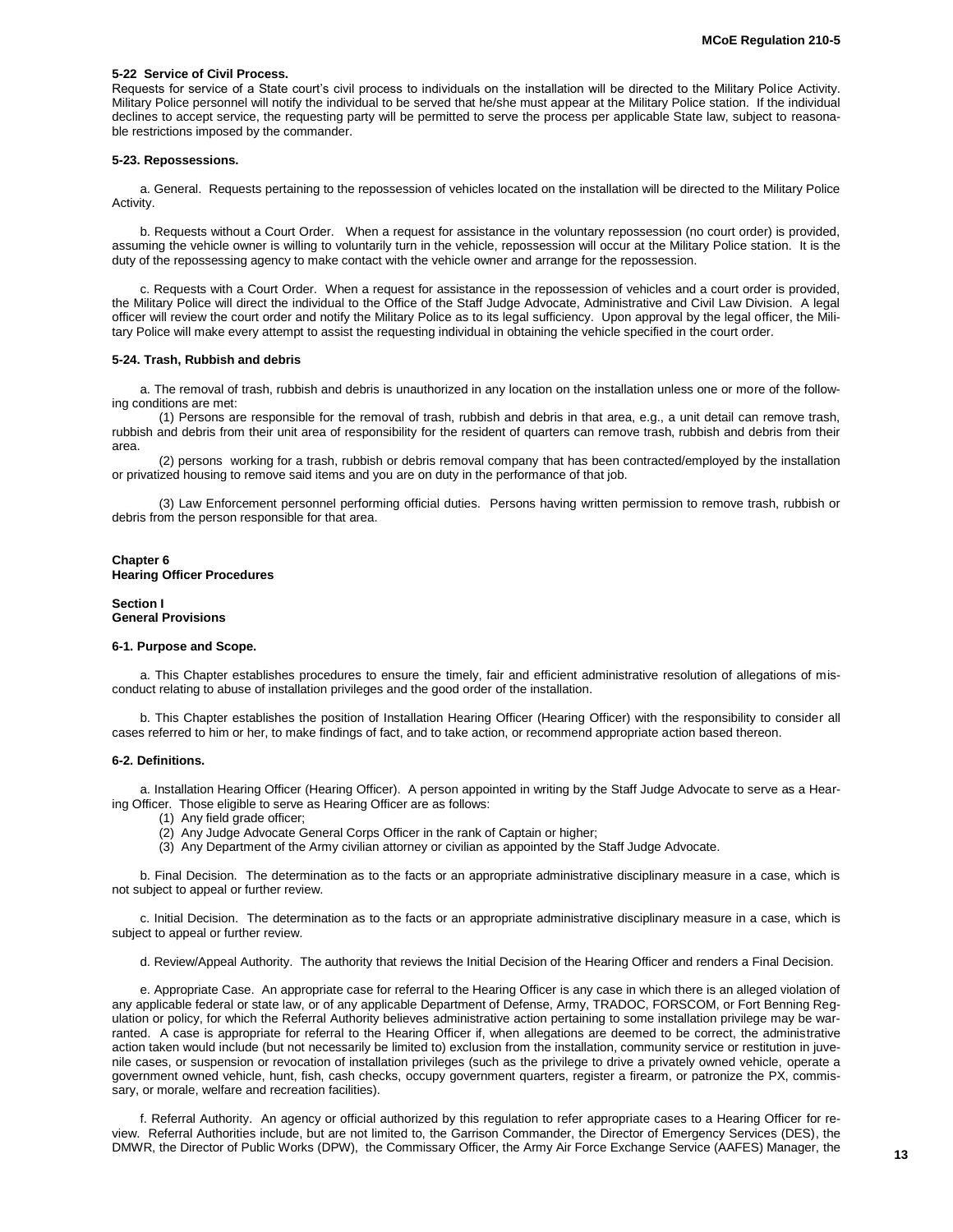Director of Operations and Training (DOT), Veterinary Services, Commander, Martin Army Community Hospital (MACH), and unit commanders at any level.

g. Temporary Exclusion Order. A temporary letter issued by DES which may result in the imposition of a bar/exclusion at a later date.

h. Exclusion/Bar Letter. An order not to reenter issued by the Installation Commander upon final decision and in accordance with section 1382, Title 18, United States Code. Reentry for any purpose after having been removed or after being ordered not to reenter may result in prosecution. An exclusion letter represents a final decision and is therefore not subject to appeal.

### **Section II Hearing Procedures**

### **6-3. Hearing Procedures Applicable in All Cases.**

a. Hearings conducted under this regulation will be informal. Neither the Military Rules of Evidence nor the provisions of AR 15-6 will apply.

b. This regulation does not create or expand any substantive or procedural rights which do not otherwise exist in any case or class of cases.

c. Hearings pursuant to this regulation are intended only to afford an affected person the opportunity to present any matters to the Hearing Officer before the Hearing Officer renders either an Initial Decision or a Final Decision. The Hearing Officer may receive and consider any evidence bearing upon the case from any source and by any means not precluded by law or regulation. Unless precluded from doing so by some other law or regulation, when a hearing is requested, the Hearing Officer will permit the affected person to examine and comment upon all evidence in the case at the time of the hearing.

d. Within three (3) duty days after learning of misconduct, or receiving from the CID or any other law enforcement agency any type of report of an on post incident in the following categories of cases, the DES is tasked to provide a complete report of the case to the Hearing Officer by forwarding a legible copy of all relevant documents to the Staff Judge Advocate, ATTN: Installation Hearing Officer. The report must include all prior offenses pertaining to the affected individual.

(1) All juvenile misconduct occurring on Fort Benning (NOTE: In cases involving misconduct of juveniles, the Hearing Officer has the authority to refer the matter to the JMAA or to take jurisdiction over the matter and dispose of it in accordance with the procedures set forth here.)

(2) Cases involving violations of hunting and fishing regulations on Fort Benning;

(3) Cases of driving while intoxicated (DWI), driving while under the influence of drugs or alcohol (DUI), or refusal to take or complete a lawfully requested chemical test to determine the alcohol or drug content of the blood. These cases will be reported regardless of whether they occurred on-post or off-post.

(4) Any case resulting in the DES issuing a temporary exclusion order.

e. All other referral authorities will refer appropriate cases to the Hearing Officer within three duty days after learning of misconduct that forms the basis of the referral. Notification shall include providing sufficient evidence upon which the Hearing Officer may issue an ejection order or take such other action as appropriate.

f. When notification of suspension or revocation of privileges is required by this regulation, it shall be made in person or through certified mail return receipt requested.

g. Individuals desiring to appear before the Hearing Officer must submit a written request for continued access to the installation and a copy of their notification letter or exclusion/bar letter as part of their appeal.

h. During a hearing, the subject of the pending action may present any evidence and/or witnesses relevant to the case. The subject may be represented by counsel at no expense to the government.

### **6-4. Request For Hearing.**

a. Individuals having any of the privileges addressed in this chapter suspended or revoked, or who have been notified of pending action to do so, will be afforded the opportunity to present their appeal to the Hearing Officer at an administrative hearing after scheduling an appointment. The Hearing Officer may be contacted in person at the OSJA, Building 2839; by mail addressed to OSJA, ATTN: ATZB-JAH, Fort Benning, GA 31905-5066; or by telephone at (706) 545-3285.

b. Hearings must be requested, in writing, within seven (7) working days from the date of notification of the suspension or revocation of the privilege. Failure to make such a written request to the Hearing Officer within the time allotted shall be deemed a waiver of this right. Notwithstanding an untimely request, the Hearing Officer may, in his or her discretion, grant the affected person a hearing upon a showing that, for good cause, it was not practicable for the affected person to make a timely request.

c. When an affected person is given reasonable notice of the time and place for a hearing and fails to appear or present evidence, the Hearing Officer may make a decision or recommendation based upon the information and evidence available.

### **6-5. Sanctions and Grievances.**

a. In addition to the sanctions which may be imposed under this or other regulations, the Hearing Officer may recommend to the proper authorities any other administrative action which may be appropriate in a particular case.

b. A federal civilian employee whose conditions of employment are adversely affected by the Hearing Officer's decision may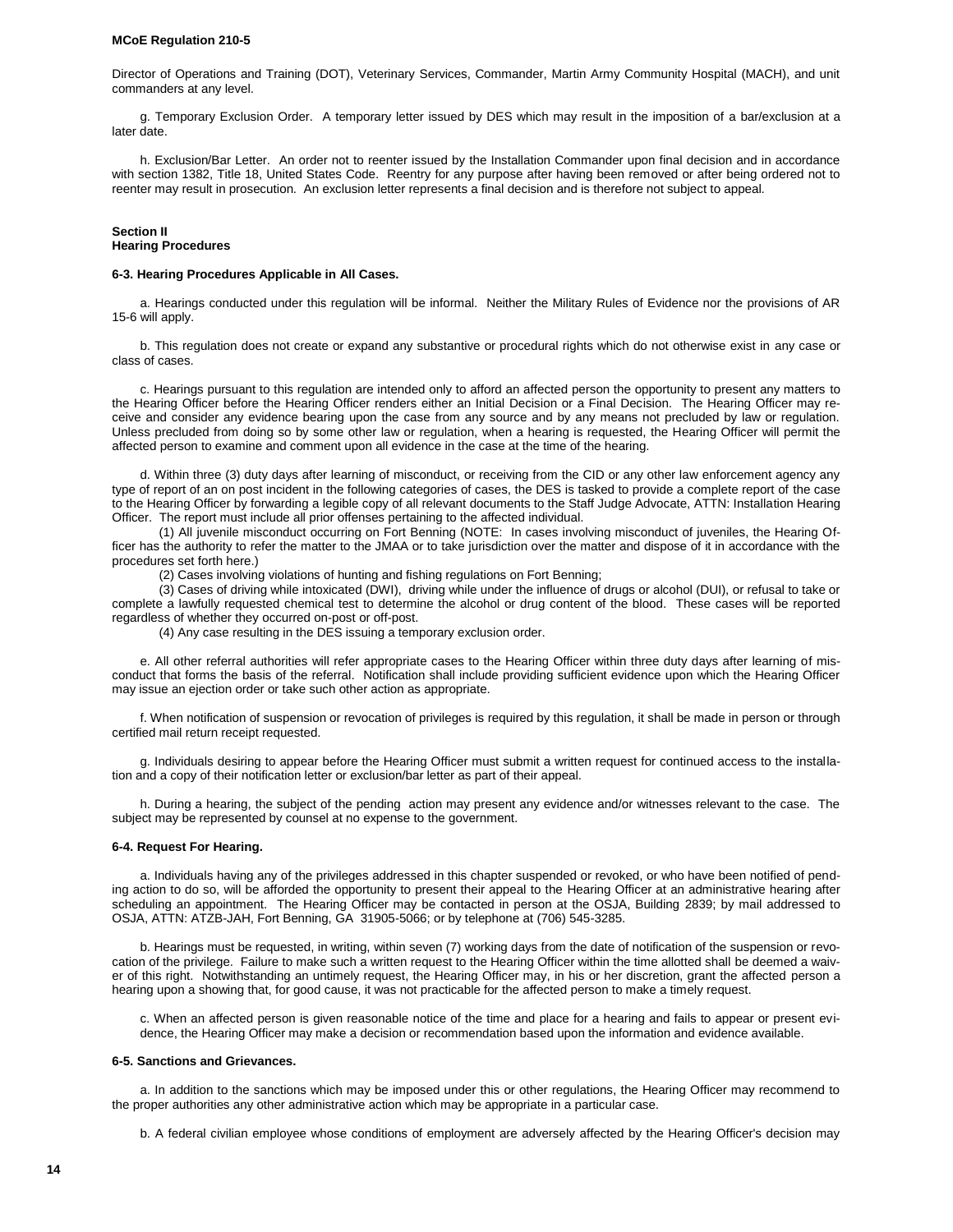grieve that decision under the appropriate grievance procedures specified in his or her terms of employment.

### **Section III Exclusions**

### **6-6. General.**

a. In accordance with Title 18, U.S. Code, § 1382, and DA Pam 27-21, Administrative and Civil Law Handbook, Paragraph 2- 15, the Installation Commander may exclude an individual from the installation for cause. Violation of this exclusion constitutes criminal trespass under 18 U.S.C. §1382, and is punishable by both fine and imprisonment.

b. In an exclusion case, only the Installation Commander may make the final decision.

### **6-7. Notification.**

a. For cases involving individuals detained or apprehended, the DES will provide notification in the form of a temporary exclusion order.

b. For cases not involving detention or apprehension, the Hearing Officer will mail a notification letter in the form of a show cause letter to the subject informing him or her of pending exclusion.

#### **6-8. Requesting a Hearing.**

In the event of unusual and compelling circumstances, the Installation Commander may direct exclusion from the installation without conducting a hearing.

### **6-9. Penalties**

a. Following the hearing, the Hearing Officer will prepare a recommendation to be forwarded through the Staff Judge Advocate to the Installation Commander for Final Decision. The Hearing Officer will consider, as a guide only, the exclusion periods listed in table 6-1.

b. The Hearing Officer will notify the subject, in writing, of the Installation Commander's decision as soon as practicable after it is rendered. The notice will be delivered in person or via certified mail.

c. If permanent exclusion is ordered, an individual may request reconsideration no earlier than six (6) months from the date the order is issued. When requesting reconsideration, all reasons why access to Fort Benning is needed must be addressed. Appeals to temporary exclusion orders may be filed, in writing, with the Administrative and Civil Law Division, Office of the Staff Judge Advocate, ATTN: ATZB-JAA, Fort Benning, GA 31905-5066.

#### **Section IV Driving Privileges**

### **6-10. General.**

The Installation Commander (or his designee), as described in AR 190-5 and MCoE Regulation 190-5, may administratively revoke or suspend installation driving privileges.

### **6-11. Notification.**

a. For cases involving individuals detained or apprehended, the DES will provide notification of the suspension of driving privileges in the form of a suspension letter which is valid for the period of time indicated in the letter.

b. For cases not involving detention or apprehension (traffic points accumulation), the DES will notify the individual's command, requesting the individual to report for issuance of the suspension letter.

c. In cases involving off-post DUI/DWI offenses, the procedures in paragraph b above, apply.

### **6-12. Restricted Driving Privileges.**

a. Restricted driving privileges may be granted to preclude adverse military mission impact, severe family hardship, or detrimental effect on ongoing or contemplated alcohol or drug rehabilitation treatment involving the affected individual.

b. The Installation Commander is the approval authority for all requests for restricted driving privileges.

c. Restricted driving privileges will not be granted for persons whose driver's license are under suspension or revocation by a State or Federal court or administrative agency.

d. Restricted driving privileges are designed to be limited in scope, and are not created to allow an individual to drive freely on post.

e. Individuals requesting restricted driving privileges must possess a valid state driver license and have completed or be enrolled in the Fort Benning Advanced Driver's Education Class. Military Personnel must also have been enrolled in the ASAP program.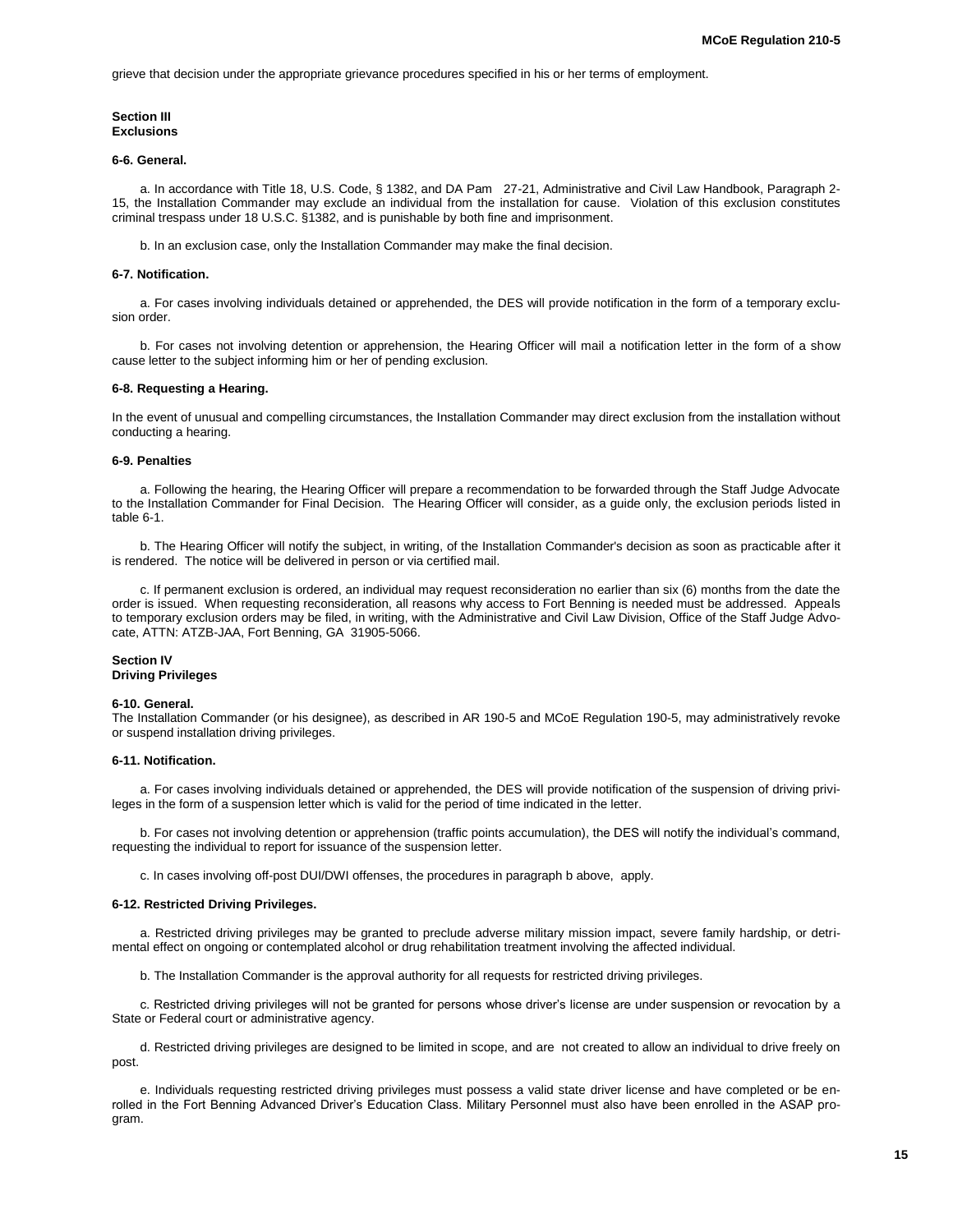f. Restricted driving privileges may be requested anytime during an individual's suspension or revocation, provided they comply with paragraph e. above.

Table 6-1. Periods of Exclusion (Referenced in para 6-1)

| Offense                                 | Period of Exclusion |
|-----------------------------------------|---------------------|
| <b>Aggravated Assault</b>               | Permanent           |
| Assault (Simple Battery)                | 5 Years             |
| Burglary                                | Permanent           |
| Communication of a Threat               | 5 Years             |
| <b>Criminal Trespass</b>                | 5 Years/Permanent   |
| <b>Disorderly Conduct</b>               | 5 Years             |
| Distro or Sale of Controlled Substances | Permanent           |
| DUI                                     | 5 Years             |
| Forgery                                 | 5 Years             |
| Intentional Damage to Military Property | Permanent           |
| Intentional Damage to Personal Property | 5 Years             |
| Larceny or Wrongful Appropriation       | 5 Years             |
| Murder or Manslaughter                  | Permanent           |
| Rape or Sexual Assault                  | Permanent           |
| Robbery                                 | Permanent           |
| Shoplifting                             | 5 Years             |
| Uttering a Worthless Check              | 5 Years             |

Note: The above table is only a guide and the penalties imposed may be more or less severe depending on the specific circumstances of the case. For those incidents not listed above, a period of exclusion will be recommended by the Hearing Officer.

g. Restricted driving privileges may be requested by contacting the Installation Hearing Officer. A hearing will be conducted to determine if the individual meets the basic criteria for restricted driving privileges. The individual will provide the Hearing Officer with a copy of the suspension or revocation notice and a written request for restricted driving privileges. The written request will indicate the following:

(1) The circumstances of the incident(s), to include the nature , date and time of each offense, the outcome of all related court proceedings, the amount of fines paid for each offense, any administrative actions taken as a result of driving violations, and the blood alcohol level reading, if applicable.

(2) The reason(s) why the restricted driving privileges are being requested.

(3) The specific route(s) which the subject is requesting to drive, to include street names and building numbers of the specific destinations.

(4) The date on which the ASAP program was completed, if applicable.

(5) The requesting individual must sign and date the request.

(6) Military personnel must also include in their written request, a detailed memorandum, with their Company, Battery, or

Troop Commander's recommendation of approval, and endorsements from their Battalion or Brigade Commanders (equivalent).

(7) Civilian personnel employed on Fort Benning requesting such privileges must include recommendations from their first and second line supervisors.

h. Following the administrative hearing, the Installation Hearing officer will prepare a recommendation to be forwarded through the Staff Judge Advocate to the Installation Commander or his designee. All revocations and suspensions will remain in effect pending the subject receipt of the Installation Commander's decision.

i. If granted, the conditions and terms of the restricted driving privileges will be specified in writing and provided to the individual concerned. For military and civilian personnel employed on Fort Benning, all decisions will be forwarded through the subject's chain of command. Individuals granted restricted driving privileges are required to maintain a copy of the memorandum granting said privileges in their possession while operating a motor vehicle on the installation.

j. Copies of all approved restricted driving privileges will be provided to DES.

k. Restricted driving privileges are subject to termination upon any further misconduct or any violation of the terms specified in the decision letter.

# **Section V**

# **Suspension of PX/Commissary Privileges**

### **6-13. General.**

In accordance with AR 60-20, Section 2-15, and AR 30-19, Section 4-20, personnel charged or convicted of shoplifting or other abuses, to include intentional presentations of dishonored checks or employee pilferage, occurring at either an AAFES or Commissary facility, will be denied access to all AAFES or Commissary facilities, respectively, for a minimum period of six (6) months.

#### **6-14. Notification.**

Notification of suspension will be provided, in writing, by the DES, to the individual concerned at the time of their apprehension in the form of a suspension letter. At that time, the DES will also serve the individual concerned with ID card confiscation orders.

**6-15. Hearing Procedures.**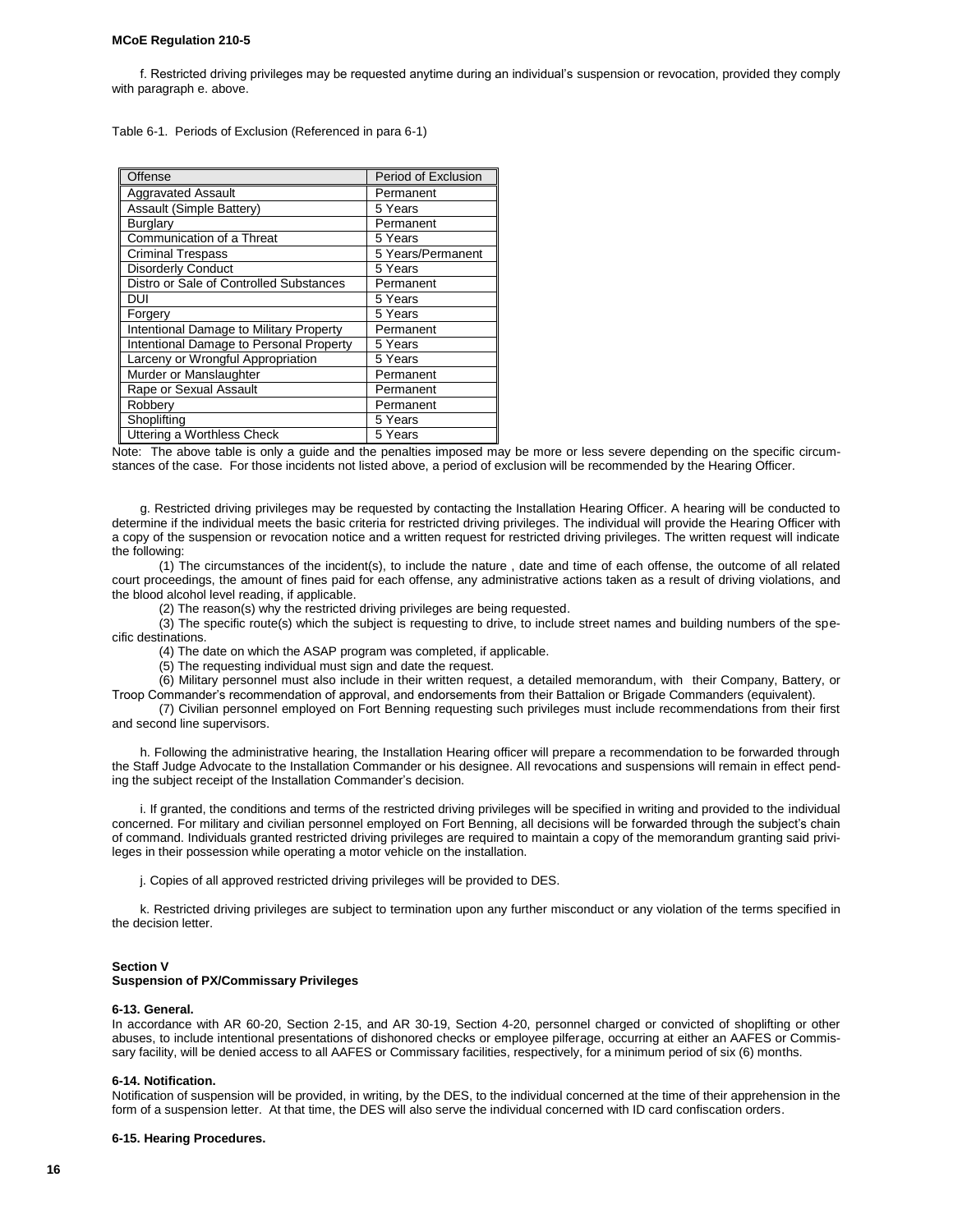See Section 2, above. A copy of all final decisions relating to commissary suspensions will be forwarded to the commissary manager in accordance with AR 30-19.

### **Section VI**

# **Hunting and Fishing Privileges**

# **6-16. General.**

Under the provisions of MCoE Regulation 200-3, persons authorized to hunt or fish on Fort Benning may have their privileges suspended or revoked for violating any of the installation hunting and fishing guidelines, rules and regulations issued by the Georgia (or Alabama, as applicable) Department of Natural Resources or rules and regulations (as applicable) issued by the United States Fish and Wildlife Service.

### **6-17. Notification.**

Persons in violation of MCoE Regulation 200-3 will receive written notice of the suspension or revocation of their hunting and fishing privileges from the DES at the time of their apprehension.

### **6-18. Hearing Procedures. See Section II, above.**

# **Section VII**

# **Pet Ownership Privileges and Control**

# **6-20. Exclusion of Pet(s).**

a. In accordance with MCoE Regulation 40-905 and this regulation, the Garrison Commander may order the removal of a pet from the installation. Violation of this exclusion may subject the individuals concerned to the loss of pet ownership privileges and may result in the loss of on-post housing privileges for repeated or serious violations.

b. A pet may be removed from post if it presents a public nuisance or health concern. Public nuisance includes, but is not limited to, incidents of neglect or abuse, loss of owner control such as a stray impoundment, or minor provoked bites. Public health concerns include, but are not limited to, unprovoked animal bites and multiple stray impoundments of owned animals.

c. Vet Services will maintain a file on all pets/animals evaluated following the issuance of a pet removal order for the Hearing Officer's future use, if necessary. Such files will be forwarded within three (3) days of the Hearing Officer's request. All files will comment, when applicable, on the circumstances concerning the bite, to include whether the bite was unprovoked or due to an animal's naturally aggressive disposition. In abuse/neglect cases, files will include specific information regarding the animal's condition during evaluation.

# **6-21. Revocation of Pet Ownership Privileges.**

a. In accordance with MCoE Regulation 40-905, Pet and Animal Disease Control, the Garrison Commander may order the revocation of installation pet ownership privileges. Violation of this order may subject the individuals concerned to loss of on-post housing privileges.

b. An owner not complying with MCoE Regulation 40-905 or otherwise not properly caring for their pet is subject to the loss of on-post pet ownership privileges. Improper care includes, but is not limited to, repeated stray impoundments, commercially breeding/raising pets on post, not registering or maintaining registration on a pet, not testing and treating for parasites, not properly immunizing a pet, breaking home quarantine, and not treating diagnosed communicable diseases.

# **6-22. Notification.**

a. The individual may be issued a pet removal order requiring immediate removal of an animal if the Veterinary Corps Officer (VCO) has declared the incident concerning the animal involves a public health concern. This order will give the individual concerned notice that ;

(1) the animal must be removed immediately, and

(2) that he or she may request a hearing within seven (7) working days of receipt of the order. Final action by the Garrison Commander will be delayed pending hearing or a waiver thereof. Pet removal orders may only be issued by the VCO or by the DES, with prior approval by the VCO.

b. The individual concerned may be issued notice of pending action by the Garrison Commander. Either the VCO or DES may issue this notice in cases where a privately owned animal has created a public nuisance. Individuals will be given an opportunity for a hearing, and the animal will be allowed to remain on post pending a final decision by the Garrison Commander.

#### **6-23. Hearing Procedures**.

See Section 2, above. The Hearing Officer will notify the subject, in writing, of the Garrison Commander's final decision as soon as practicable after it is rendered. The notice will be delivered in person or via certified mail. Soldiers may pick up the decision in person from the Hearing Officer or receive it through chain of command distribution.

Table 6-2. Hearing Procedures (Referenced in para 6-3)

| Misconduct        | Referral<br>Agency | Initial<br>Deci-<br>sion |             |            | II<br>Final<br>Deci-<br>sion |
|-------------------|--------------------|--------------------------|-------------|------------|------------------------------|
| <b>Exclusions</b> | DES<br>GC          | HС                       | <b>DSJA</b> | <b>SJA</b> |                              |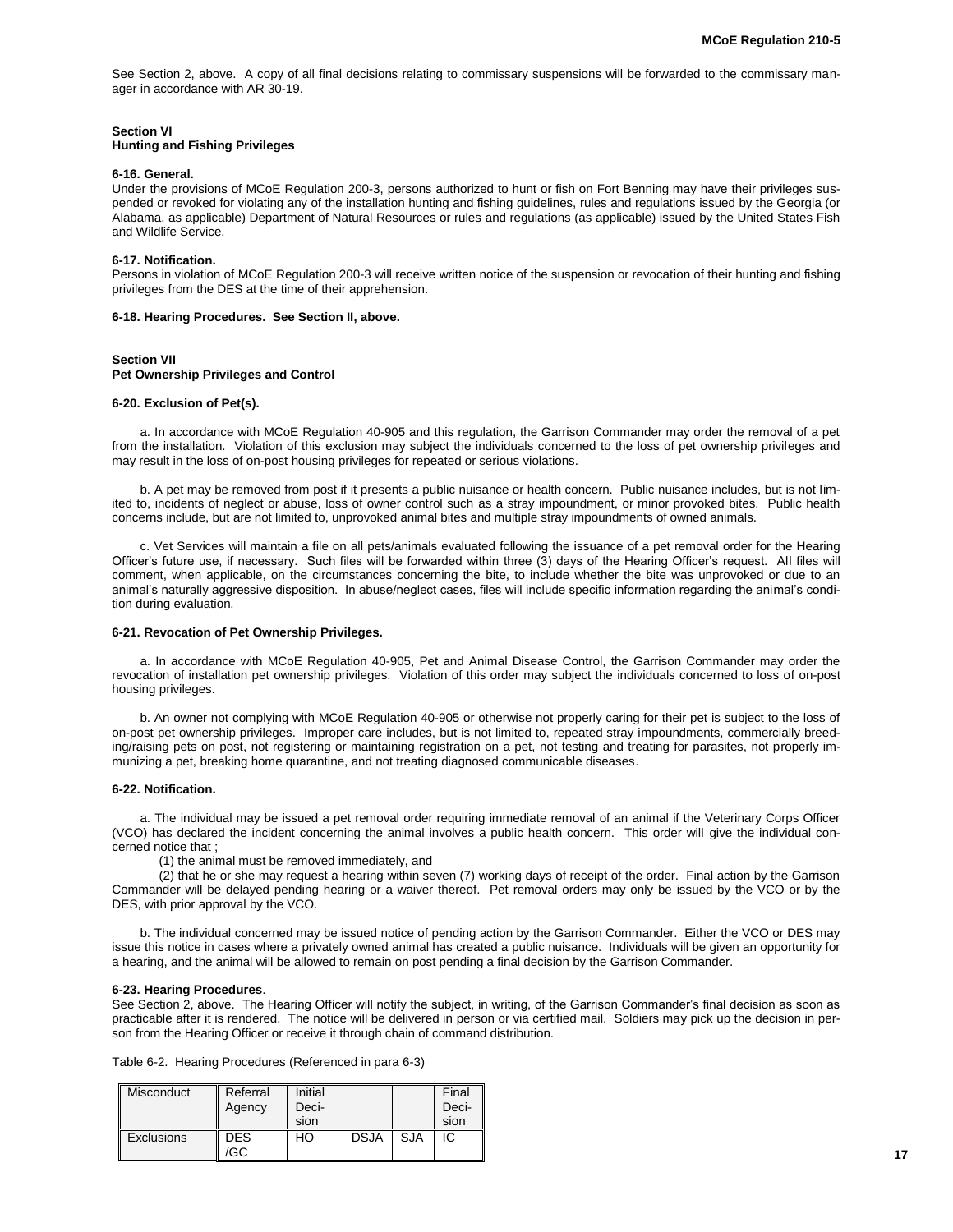|                        | /SJA                              |    |             |            |     |
|------------------------|-----------------------------------|----|-------------|------------|-----|
| Traffic                | <b>DES</b><br>/GC<br>/SJA         | HO | <b>DSJA</b> | <b>SJA</b> | IC. |
| PX/<br>Commissary      | <b>DES</b><br>/GC<br>/SJA         | HO | <b>DSJA</b> | <b>SJA</b> | GC  |
| Hunting and<br>Fishing | <b>DES</b><br>/GC<br>/SJA         | HO | <b>DSJA</b> |            | GC  |
| <b>Pet Control</b>     | <b>DES</b><br>/GC<br>/SJA<br>/VCO | HO | <b>DSJA</b> |            | GC  |

DES = Director of Emergency Services IC = Installation Commander GC = Garrison Commander SJA = Staff Judge Advocate HO = Hearing Officer DSJA = Deputy Staff Judge Advocate VCO= Veterinary Services Officer

# Chapter 7 **Juvenile Misconduct Action Authority (JMAA)**

**Section I Responsibilities**

# **7-1 General.**

a. The GC will appoint the Juvenile Misconduct Action Authority (JMAA) and an Assistant Juvenile Misconduct Action Authority (AJMAA). The GC serves as Appellate Authority for decisions of the JMAA. Upon request of the JMAA, the GC may appoint an Investigating Officer (IO) in serious or complex cases.

b. The JMAA will hear all cases of juvenile misconduct on Fort Benning which are referred to him/her by the Installation Hearing Officer. The JMAA will make a finding of responsibility and recommend or take appropriate administrative actions. The authority to act as JMAA may not be further delegated.

c. The AJMAA will assist the JMAA administratively and is responsible for receiving reports, maintaining records, and monitoring the status of juvenile misconduct incidents. If required, the JMAA may direct the AJMAA to interview interested parties and collect evidence on juvenile misconduct incidents. Judge Advocates, military police personnel, and counselors will not be assigned as AJMAA's.

d. The Director of Emergency Services will designate a representative to present evidence of juvenile misconduct on Fort Benning to the JMAA.

e. The Staff Judge Advocate will designate an advisor to the JMAA. The advisor will provide guidance to the JMAA and review appeals prior to Appellate Authority action.

f. Separate and apart from the JMAA, Fort Benning Schools (FBS) officials will be responsible for taking appropriate administrative action regarding student disciplinary problems that occur at schools, during school activities, or while using FBS-run school buses.

g. Sponsors will make every effort to prevent misconduct by their family members. Sponsors are expected to cooperate fully with the JMAA, to encourage family members who commit misconduct to demonstrate that they should be permitted to retain access to Fort Benning, and to use recommended services (for example, counseling, consultation with school officials, parent effectiveness training) to encourage family members to act responsibly. In all instances herein in which responsibilities or rights are given to the sponsor, those responsibilities or rights shall accrue to the custodial parent if the sponsor is not present at Fort Benning.

h. Commanders at all levels will support JMAA actions. If the sponsor's commander refuses to cooperate with the JMAA, the JMAA will refer the matter to the next higher commander in the chain of command.

# **7-2. Policy.**

a. The CG has the authority to revoke or suspend installation privileges, including the privilege to access the post exchange, other installation facilities, and the installation itself. The authority to revoke exchange privileges and access to recreation centers and the Youth Activities Center for juveniles only is hereby delegated to the JMAA.

b. Incidents of misconduct will be resolved as quickly as possible. The JMAA will conduct hearings twice each month at which time he or she will determine the appropriate administrative actions for the misconduct.

## **7-3. Juvenile Misconduct Action Authority (JMAA) initial options.**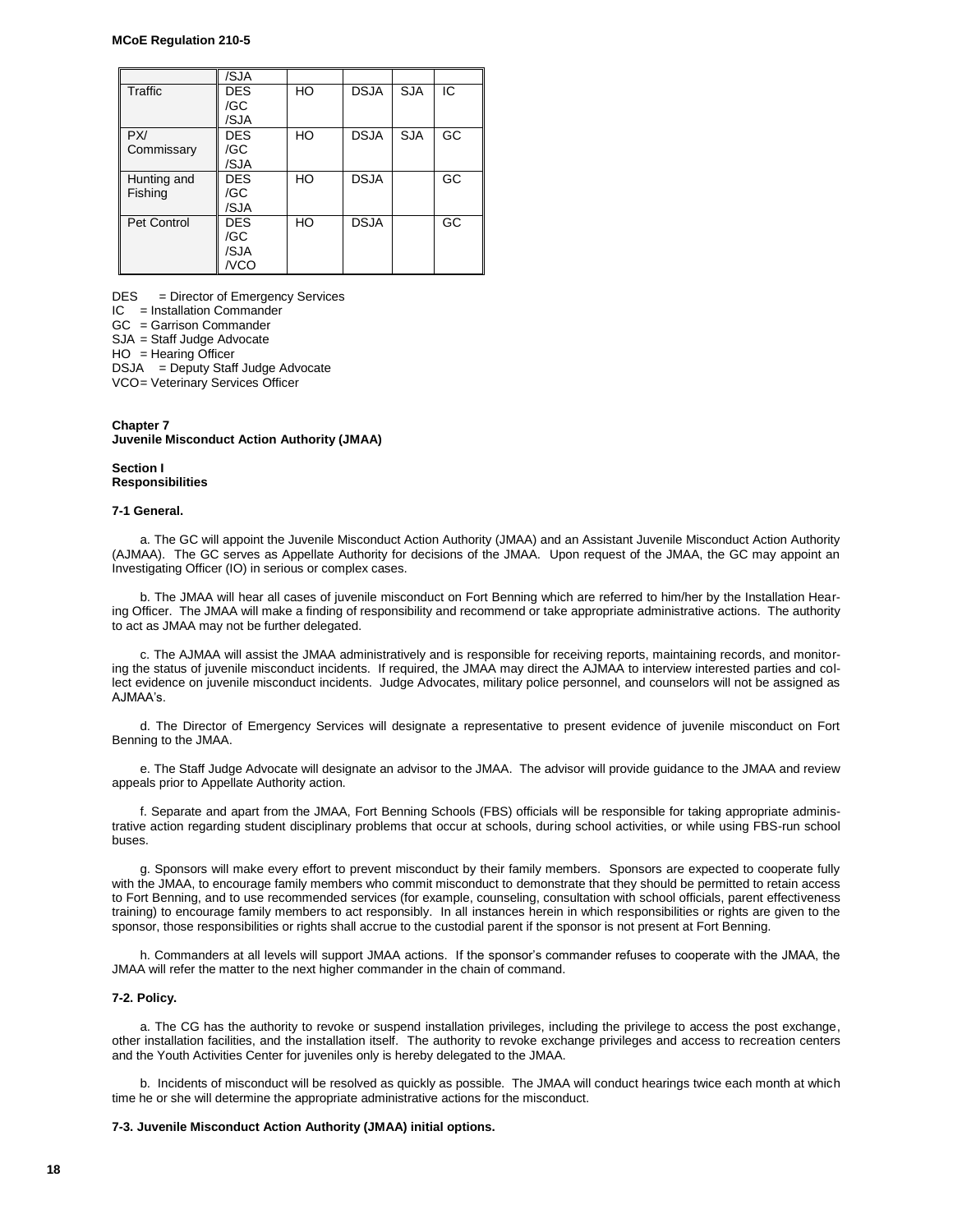a. All persons with information about juvenile misconduct on the installation will report the misconduct promptly to the Installation Hearing Officer. If, after reviewing the file, the Installation Hearing Officer determines the file is appropriate for consideration by the JMAA, the Installation Hearing Officer will immediately refer the matter to the JMAA.

b. Upon receipt of the notification of misconduct, the JMAA may immediately suspend any logistic support privileges to prevent further misconduct pending final review.

c. After reviewing the available facts, the JMAA may:

(1) Take no action.

(2) Impose minor administrative sanctions (oral counseling or letter of warning). This option is appropriate when facts are established or undisputed and remedial action apparent. No prior notice or hearing is required. The JMAA will notify the offender (and parent/sponsor) of the minor administrative sanction(s) imposed.

(3) Conduct (with AJMAA assistance) a preliminary inquiry to gather facts if circumstances of incident is unclear.

(4) Seek GC appointment of an Investigating Officer (IO) for serious or complex cases. An IO may employ AR 15-6 informal procedures; such investigations are not formal investigations under the provisions of AR 15-6. An IO will present written findings and recommendations to the JMAA.

### **7-4. Actions following preliminary inquiry or IO investigation.**

a. Upon completion of a preliminary inquiry or receipt of an IO report, the JMAA may:

(1) Take no action.

 $(2)$  Impose minor administrative sanctions (see paragraph 4-3.4 c  $(2)$  above).

(3) Where minor administrative sanctions are insufficient, notify the sponsor of the allegation, the right to be confronted with the evidence against the juvenile, the right to present evidence on his/her own behalf (including witnesses), and the date of the hearing. Notification may be in writing or oral. If notification is oral, the JMAA will speak directly to the sponsor (or custodial parent, if the sponsor is not present at Fort Benning) and will confirm notification by a memorandum for record.

(a) Participation in this program is voluntary. If the sponsor does not consent, alternate administrative action may be taken by the Installation Hearing Officer, or the case may be referred to Muscogee or Chattahoochee County Juvenile Court.

(b) The juvenile and sponsor may waive the right to a hearing and agree to submit to such administrative actions as the JMAA imposes.

(c) At the hearing, the evidence against the juvenile will be presented to the JMAA and the juvenile and his/her sponsor. The juvenile and his/her sponsor may testify and present evidence, in the form of written statements or witnesses, for the JMAA's consideration. The juvenile may not be represented by an attorney.

(d) Attendance at the hearing will be limited to the JMAA, juvenile and sponsor or parent, DES representative, and relevant witnesses. The Community Life Officer and Staff Judge Advocate's representative may observe.

(e) The JMAA will announce his/her decision at the conclusion of the hearing. The decision will be reduced to writing and a copy provided to the sponsor and his/her unit commander or supervisor. The decision will inform the juvenile and sponsor of their opportunity to submit a written appeal to the Appellate Authority within seven calendar days of receipt of the decision. Appeals will be sent through the JMAA to the Appellate Authority for action. Administrative actions, other than revocation or suspension of exchange privileges, will be stayed pending action on the appeal.

b. When an activity other than the JMAA is responsible for effecting an administrative action (for example, the Installation Hearing Officer for termination of assignment to quarters), the JMAA will notify that activity and recommend actions. If that activity decides the actions recommended by the JMAA are inappropriate, the JMAA will refer the matter to the GC for decision.

c. The JMAA may suspend one or more administrative actions, with the exception of revocation of exchange privileges, on the condition of good behavior by the offender. The JMAA also may suspend actions pending successful completion of community service. Suspensions of actions should not ordinarily exceed one year.

d. Legal review is not required before the JMAA announces his/her decision. The JMAA should seek legal advice when an offender files an appeal and in complex cases.

e. The JMAA will maintain records of actions taken for acts of misconduct. The records will be maintained for three years from the date the JMAA notifies the juvenile of actions taken or the date of action on an appeal, whichever is later.

#### **7-5. General guidance in selecting administrative actions.**

The JMAA will consider the following factors when selecting appropriate actions for misconduct:

a. Seriousness of the misconduct.

b. Relationship of the action to the offense. For example, exchange privileges should not be suspended for vandalizing a school.

c. Offender's prior record. Stronger action is warranted against persons who have been involved in misconduct previously.

d. Age and maturity of the offender. The JMAA should handle theft committed by a 10-year-old child differently than theft committed by a teenager.

e. Compensation to victims. The JMAA will consider actions taken by the offender to rectify the effects of the misconduct. The JMAA cannot force offenders or their sponsors to compensate victims for loss or damage; however, restitution by offenders for damaged property, including Government property, is one indication of a willingness to live responsibly in the community in the future. Compensation to victims need not be monetary. In determining appropriate sanctions, the JMAA may consider any type of compensation acceptable to the victim (for example, errand running, lawn mowing)

### **7-6. Administrative actions.**

The JMAA may use, among others, the following administrative actions to respond to juvenile misconduct: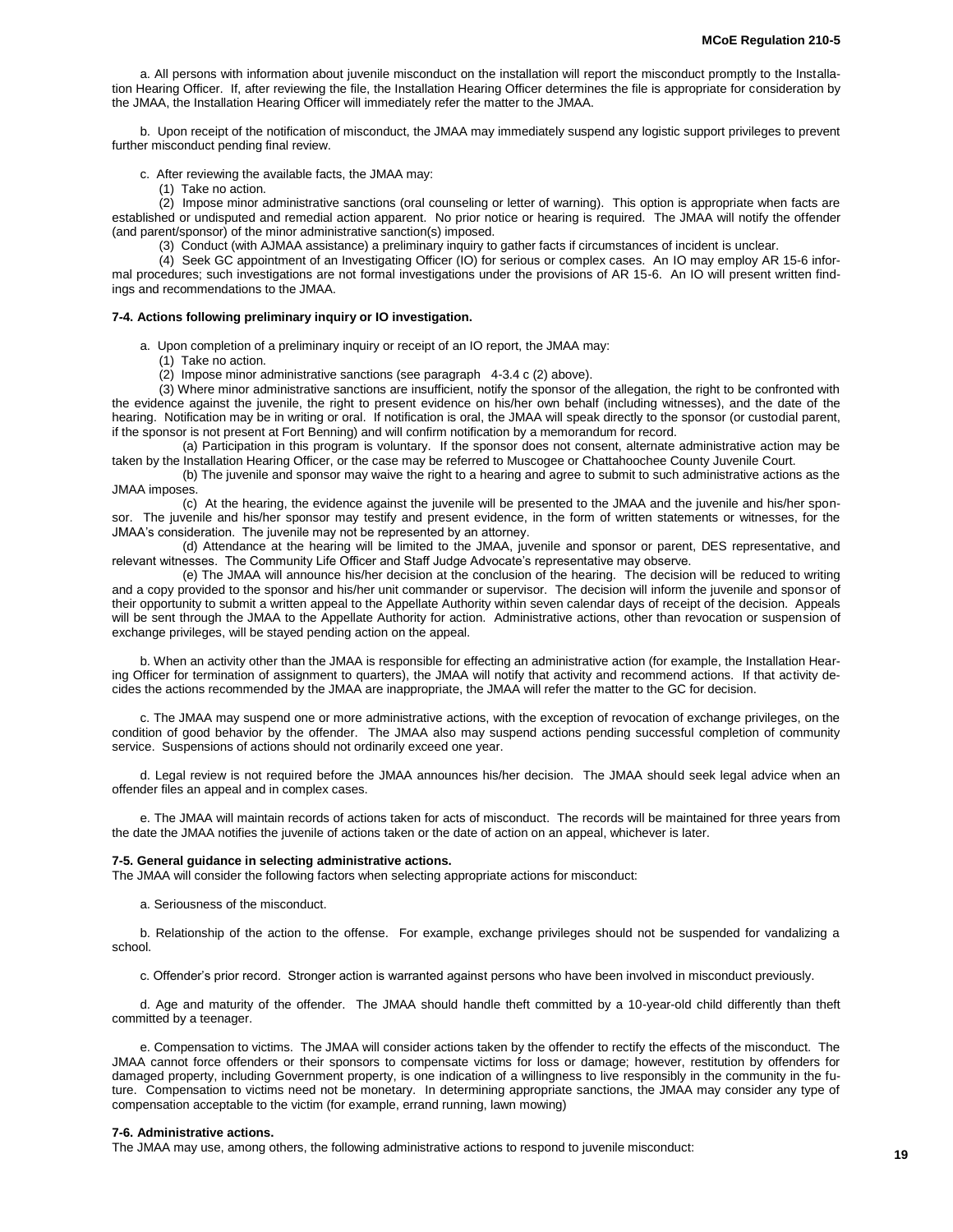a. Counseling. The JMAA may counsel an offender and his sponsor about the misconduct.

b. Referral. The JMAA may refer the offender and/or parents to an appropriate social service.

c. Letter of warning. The JMAA may issue a letter of warning to the offender and his sponsor. The letter will be sent through the sponsor's commander or supervisor. If the letter of warning is issued without a hearing, the offender and sponsor may respond in writing within three calendar days, and a copy of the response will be maintained with the letter of warning in the JMAA files.

d. Letter of restriction. The JMAA may issue a letter limiting the offender's travel or presence on the installation, absent parental accompaniment, to certain areas and/or certain times.

e. Suspension or revocation of privileges. The JMAA may suspend or terminate an offender's or sponsor's privileges. Such privileges include, but are not limited to, the following:

(1) Army and Air Force Exchange Service operating facilities. In cases of shoplifting, exchange privileges must be suspended for a minimum period of 6 months. On appeal, the Appellate Authority may reinstate exchange privileges for cogent and compelling reasons (AR 60-20, paragraph 2-15).

(2) Commissary. Commissary privileges may be suspended for an appropriate period of time if those privileges are abused.

(3) Family and Morale, Welfare, and Recreation Activities. Offenders may be denied the privilege of participating in an MWR activity if it is in the best interest of the activity, the community, or the U.S. Army. The misconduct need not involve abuse of the particular morale support activity. The JMAA will ensure that any such activities are notified of the suspension.

f. Exclusion. The Commanding General may exclude offenders and sponsors from the installation. The JMAA's recommendations in this regard will be forwarded to the Installation Hearing Officer at the Office of the Staff Judge Advocate for action. The JMAA must be aware that exclusion may have incidental effects, including denying a person access to exchange, commissary, or other locations where privileges have not been abused and making a person ineligible for future employment on the installation. Offenders may not be barred from access to medical treatment facilities.

g. Probation. The JMAA may place the offender on probation for a period of up to one year. The sponsor will provide monthly progress updates to the JMAA, including information as to the offender's conduct and school performance.

h. Community Supervision Programs. Community supervision programs are effective means to determine if an offender is willing to be a responsible community member. Community supervision programs should be tailored to the offense and the offender. Examples include requiring the offender to:

- (1) Periodically report to the JMAA or an appropriate designee;
- (2) Receive periodic home visits from the JMAA or designee;
- (3) Remain at home during specified hours of the day;

(4) Perform services in the community. Those services may not involve services that are currently or normally covered by appropriated fund positions or contracts. Community service placements will be coordinated with the activity where the offender is to work prior to the offender's placement. Parents will supervise juveniles in community supervision programs. The sponsor will periodically certify the juvenile's satisfactory progress in the program. If community service is performed, its completion will be certified by the sponsor and will also be certified by a representative of the activity where performed.

# **Appendix A**

References

# **Section I Required and related publications**

Title 18, United States Code Section 1382

# **Army Publications**

AR 15-6, Procedures for Investigating Officers and Boards of Officers AR 40-905, Veterinary Health Services

- AR 190-5, Motor Vehicle Traffic Supervision
- AR 190-11, Physical Security of Arms, Ammunition and Explosives
- AR 190-14, Carrying of Firearms and Use of Force for Law Enforcement and Security Duties
- AR 215-1, Morale, Welfare and Recreation Programs and Non-appropriated Fund Instrumentalities
- AR 215-8, Army and Air Force Exchange Service Operations
- AR 385-10, The Army Safety Program
- AR 600-20, Army Command Policy
- AR 608-10, Child Development Services
- AR 608-18, The Army Family Advocacy Program

# **DOD Publications**

DOD Directive 5525.4

# **MCoE Publications**

MCoE Regulation 190-5, Vehicle Traffic Regulation MCoE Regulation 200-3, Hunting and Fishing Regulation MCoE Regulation 210-65, Sales and Consumption of Alcoholic **Beverages** 

MCoE Regulation 600-5, Civilian Clothing Standards

### **DoDI Publications**

DoDI 1330.17, Armed Forces Commissary Operations

#### **Section II Referenced forms**

DA Form 4283, Facilities Engineering Work Request

FB Form 144-R, Environmental Consideration Record

### **Glossary**

### **Section I Abbreviations**

**AAFES**

Army and Air Force Exchange Service

# **ADAPCP**

Alcohol and Drug Prevention and Control Program